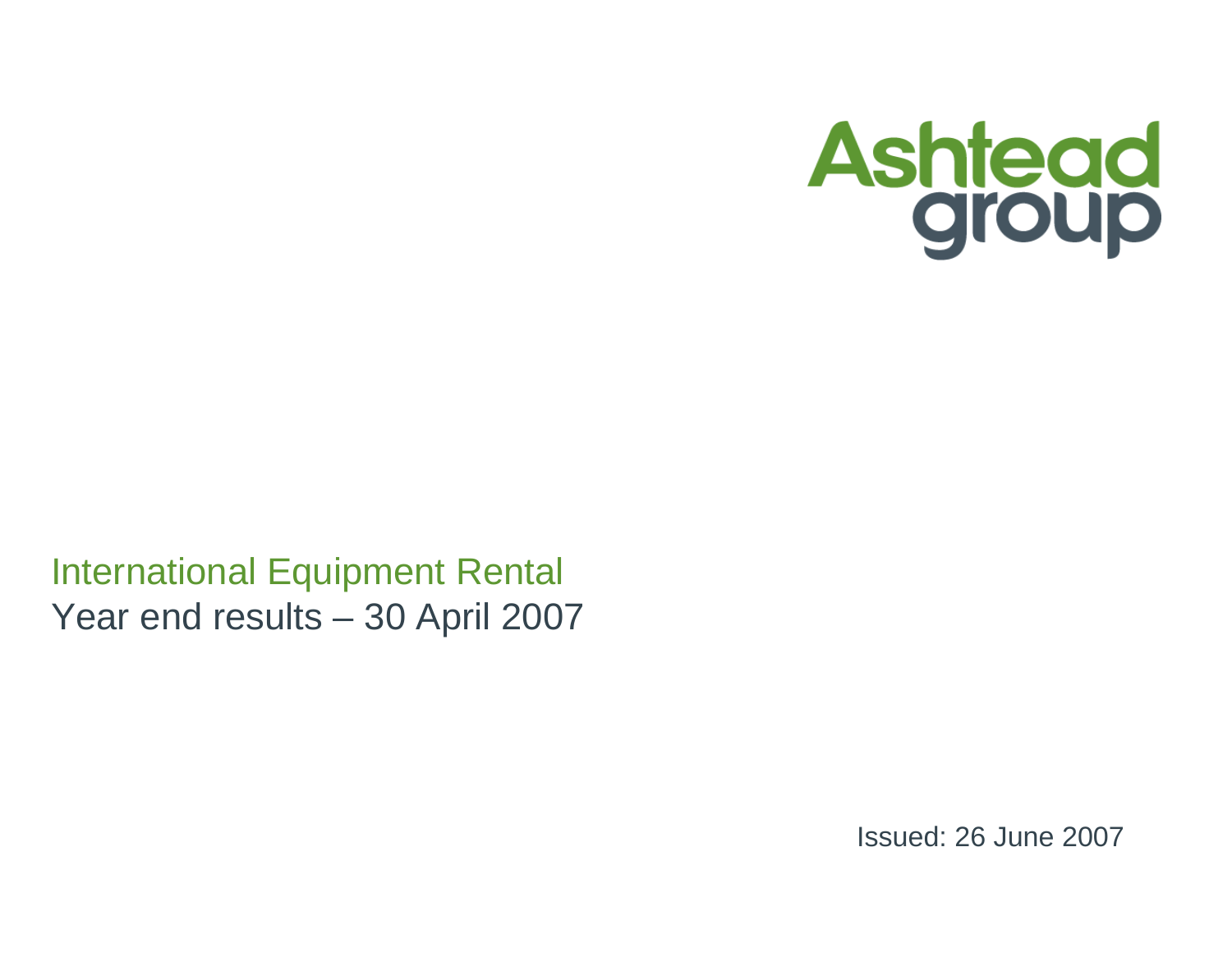Financial ReviewIan Robson – finance director

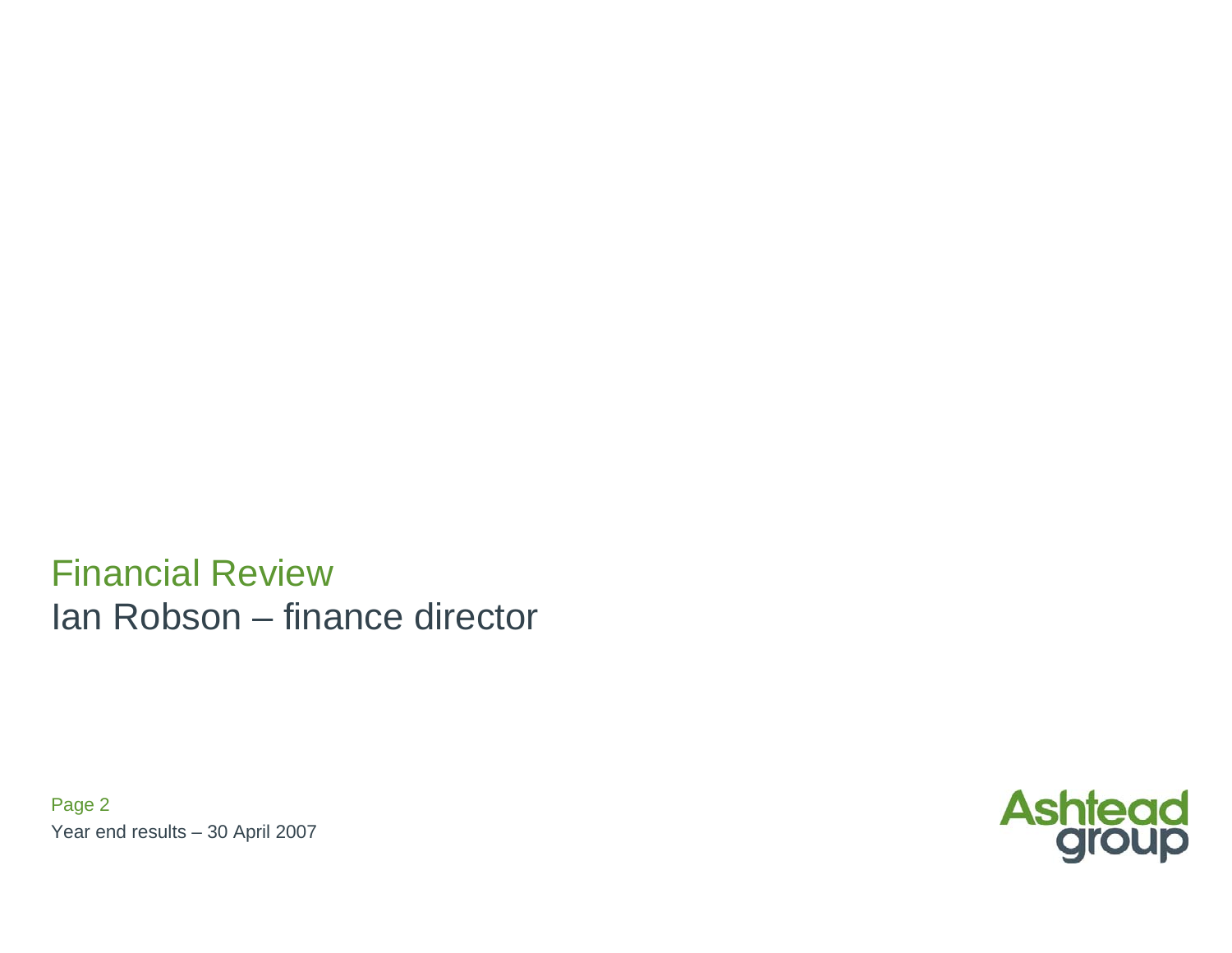## Full year results

|                            |                                       |                       |                       | Growth           |             |  |  |
|----------------------------|---------------------------------------|-----------------------|-----------------------|------------------|-------------|--|--|
|                            |                                       |                       |                       | At actual        | At constant |  |  |
|                            |                                       | 2007<br>£m            | 2006<br>£m            | rates            | rates       |  |  |
| Revenue                    | - As published<br>- NationsRent & Lux | 896.1<br>130.3        | 638.0<br>359.6        | $+41%$           | $+48%$      |  |  |
|                            | - Pro forma                           | 1,026.4               | 997.6                 | $+3%$            | $+9%$       |  |  |
| EBITDA*                    | - As published<br>- NationsRent & Lux | 310.3<br><u>31.1</u>  | 224.7<br>73.5         | $+38%$           | $+46%$      |  |  |
|                            | - Pro forma                           | 341.4                 | 298.2                 | $+14%$           | $+22%$      |  |  |
| Operating profit*          | - As published<br>- NationsRent & Lux | 150.5<br>10.7         | 111.1<br>9.2          | $+35%$           | $+45%$      |  |  |
|                            | - Pro forma                           | 161.2                 | 120.3                 | $+34%$           | $+43%$      |  |  |
| Profit before tax*         | - As published                        | <u>81.4</u>           | <u>67.5</u>           | $+21%$           | $+29%$      |  |  |
| Pro forma margins - EBITDA | - Operating profit                    | 33.3%<br><u>15.7%</u> | 29.9%<br><u>12.1%</u> | $+11%$<br>$+30%$ |             |  |  |

\* Before exceptional items, amortisation of acquired intangibles and fair value remeasurements

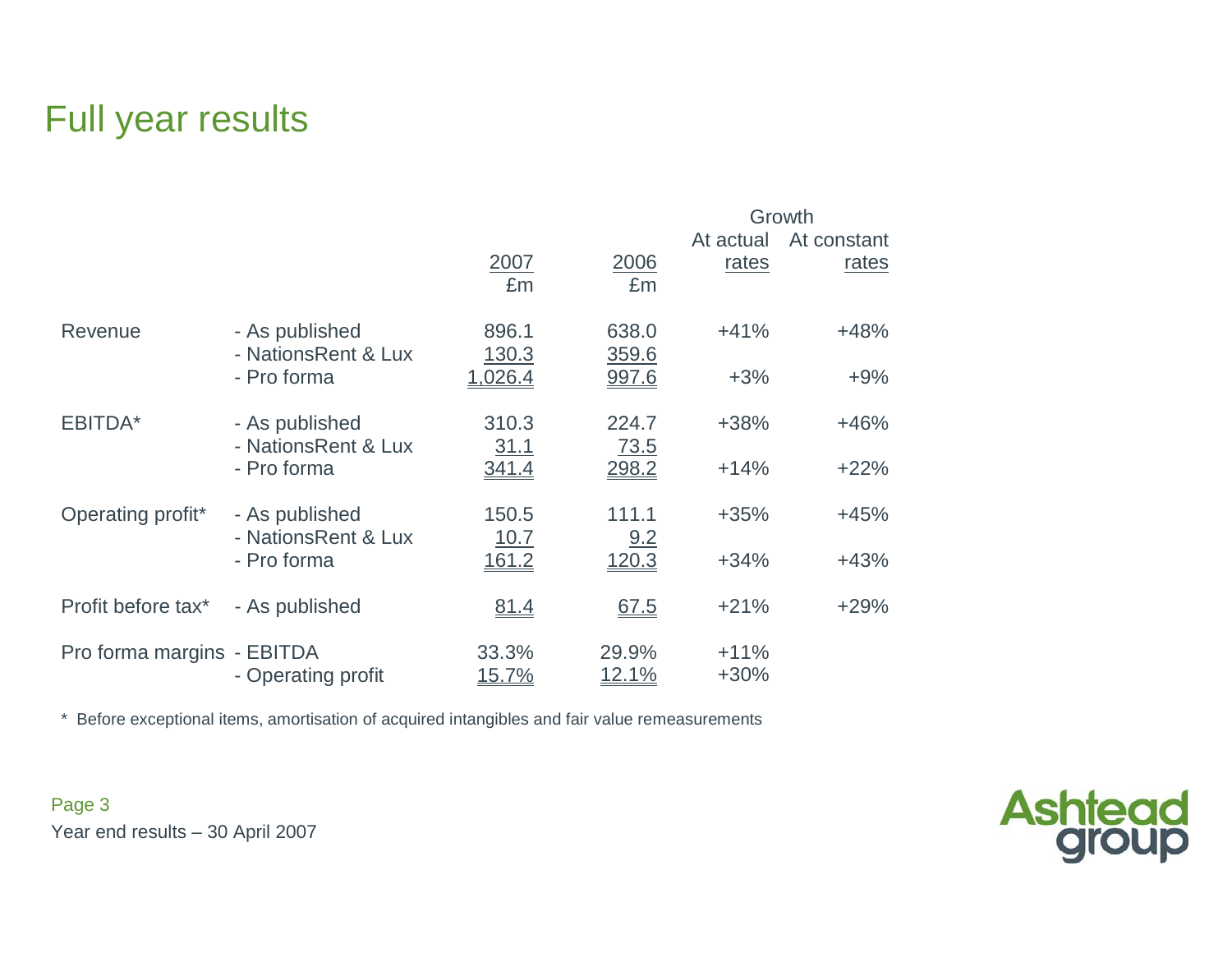# Exceptional items

- Exceptional items comprise:
	- − £42m of NationsRent debt redemption costs paid at closing
	- − Non cash financing costs relating to NationsRent of £26m
	- − NationsRent & Lux integration costs of £33m
	- − UK restructuring costs of £6m
- NationsRent integration costs include £22m of redundancy, vacant property and other costs to deliver the \$48m integration savings and £9m of rebranding costs
- No further exceptional costs relating to NationsRent are anticipated
- Integration costs savings of \$48m annually have been achieved (v \$37m target) with \$25m realised in the year to 30 April 2007

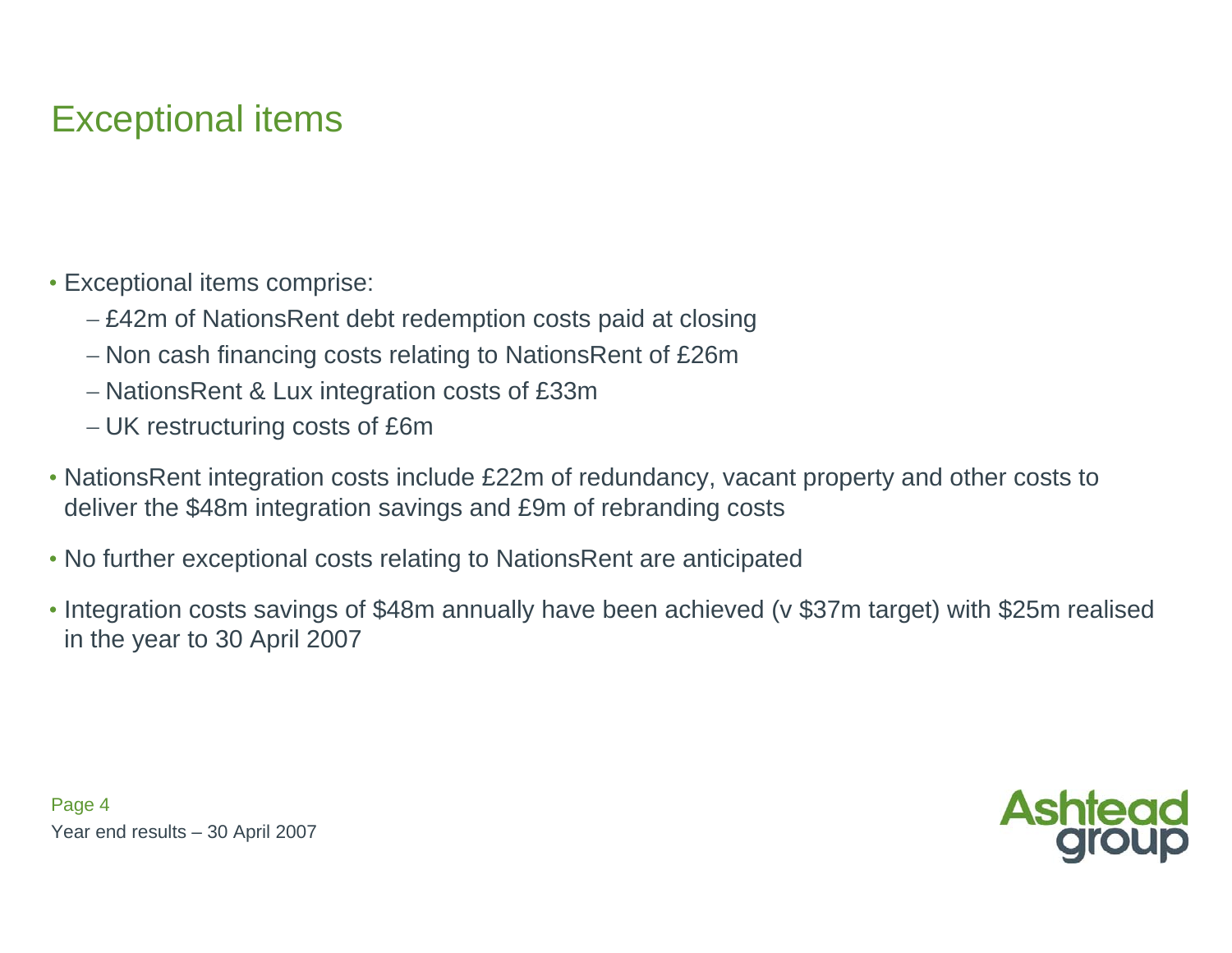## Fourth quarter results

|                    |                                       |                        |                     |                    | Growth               |
|--------------------|---------------------------------------|------------------------|---------------------|--------------------|----------------------|
|                    |                                       | 2007<br>£m             | 2006<br>£m          | At actual<br>rates | At constant<br>rates |
| Revenue            | - As published<br>- NationsRent & Lux | 233.8                  | 161.7<br>87.5       | $+45%$             | $+57%$               |
|                    | - Pro forma                           | 233.8                  | 249.2               | $-6%$              | $+3%$                |
| EBITDA*            | - As published<br>- NationsRent & Lux | 78.9                   | 54.4<br><u>14.4</u> | $+45%$             | $+58%$               |
|                    | - Pro forma                           | 78.9                   | 68.8                | $+15%$             | $+26%$               |
| Operating profit*  | - As published<br>- NationsRent & Lux | 35.7                   | 25.7                | $+39%$             | $+54%$               |
|                    | - Pro forma                           | 35.7                   | (1.9)<br>23.8       | $+50%$             | $+66%$               |
| Profit before tax* | - As published                        | 15.7                   | 14.5                | $+8%$              | $+21%$               |
| Pro forma margins  | - EBITDA<br>- Operating profit        | 33.7%<br><u> 15.3%</u> | 27.6%<br>9.5%       |                    |                      |

\* Before exceptional items, amortisation of acquired intangibles and fair value remeasurements

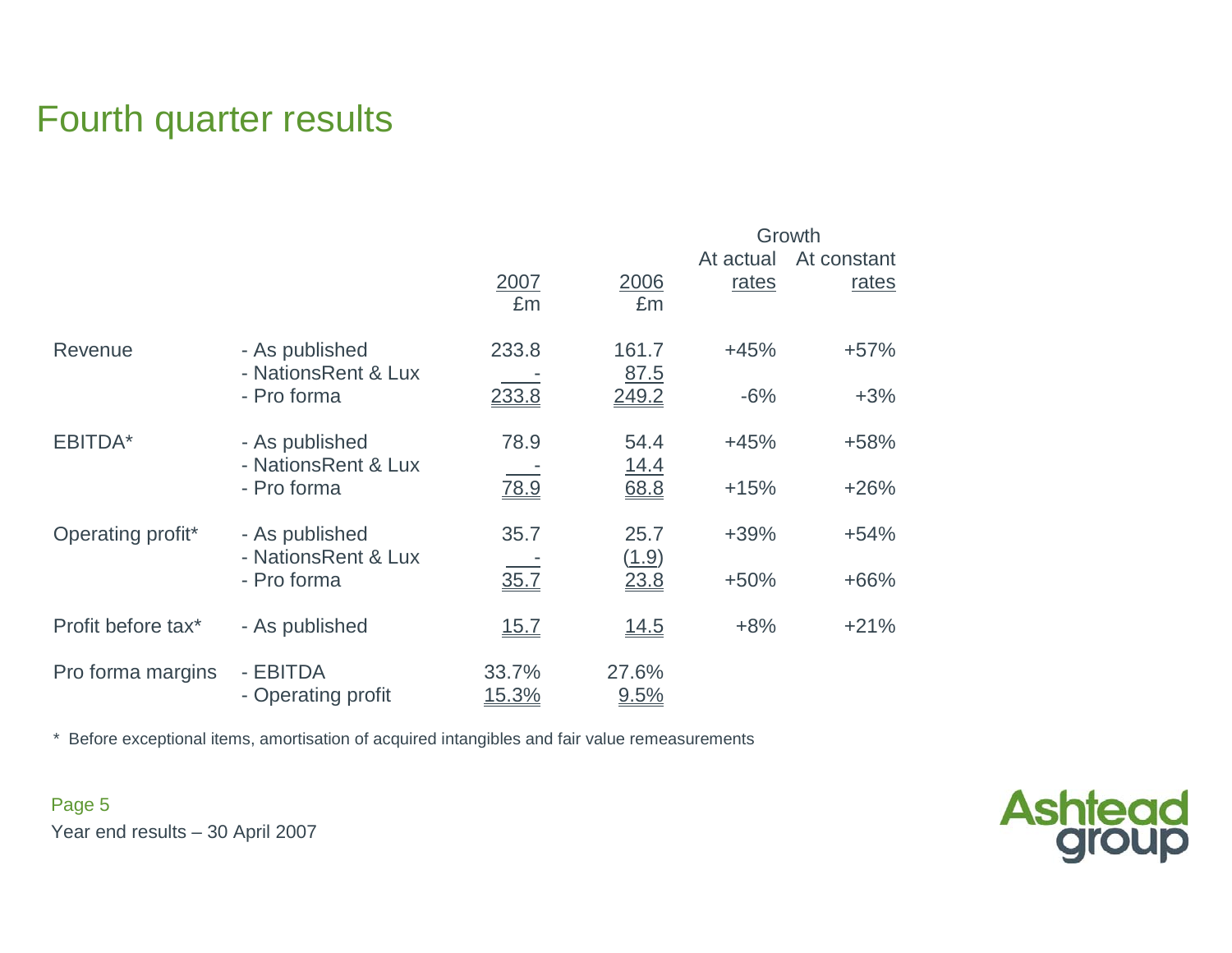#### Cash flow

|                                                       | 2007         | 2006                           | Growth        |
|-------------------------------------------------------|--------------|--------------------------------|---------------|
|                                                       | £m           | £m                             | $\frac{0}{0}$ |
|                                                       |              |                                |               |
| Cash inflow from operations before exceptional items  | 319          | 215                            | $+48%$        |
| Maintenance capital expenditure (rental & non-rental) | (245)        | (167)                          | $+47%$        |
| Used fleet sales proceeds                             | 78           | 50                             | $+56%$        |
| Interest and tax                                      | (69)         | (41)                           | $+68%$        |
| Free cash flow after interest                         | 83           | 57                             | $+46%$        |
| Growth capital expenditure                            | (63)         | (63)                           |               |
| Acquisitions and disposals                            | (327)        | (44)                           |               |
| Issue of ordinary share capital                       | 149          | 71                             |               |
| Dividends paid                                        | (7)          | (2)                            |               |
| <b>Exceptionals and other</b>                         | (74)         | <u>(22)</u>                    |               |
| Increase in total debt                                | <u>(239)</u> | $\left( \underline{3} \right)$ |               |

• Enlarged Group continues to convert 95 to 100% of EBITDA into cash

- Used fleet sales proceeds continue to be an important part of cash flow
- Free cash flow grows in line with business growth



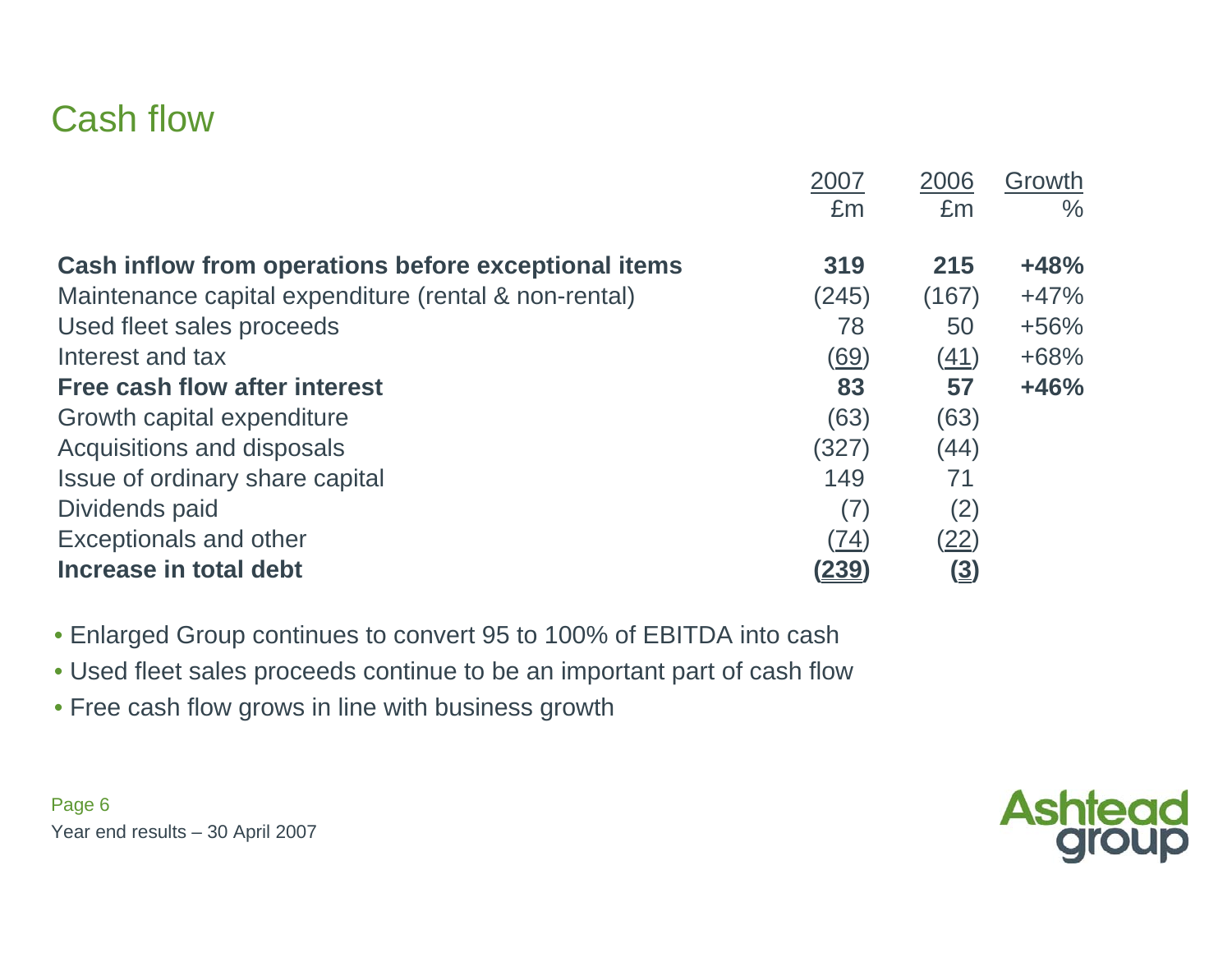# Capital expenditure

- £290m (2006 £220m) spent in the year including £256m on the rental fleet
- This was lower than expected because some of the NationsRent fleet reconfiguration expenditure was delayed from Q4 into the new fiscal year
- Disposal proceeds totalled £89m (2006 £64m), including £19m from fleet reconfiguration
- Expenditure on fleet maintenance was £182m or 114% of depreciation as fleet age neared the optimum level. £74m was invested in fleet growth
- Capital expenditure plans for 2007/8 include:
	- − Maintenance expenditure broadly in line with depreciation
	- − An allowance for fleet growth, particularly in the UK and in US speciality businesses
	- − The remaining reconfiguration investment of approximately £50m
- In total 2007/8 gross capital expenditure is expected to be approximately £275m with disposal proceeds of around £50m, making around £225m net

Page 7

Year end results – 30 April 2007

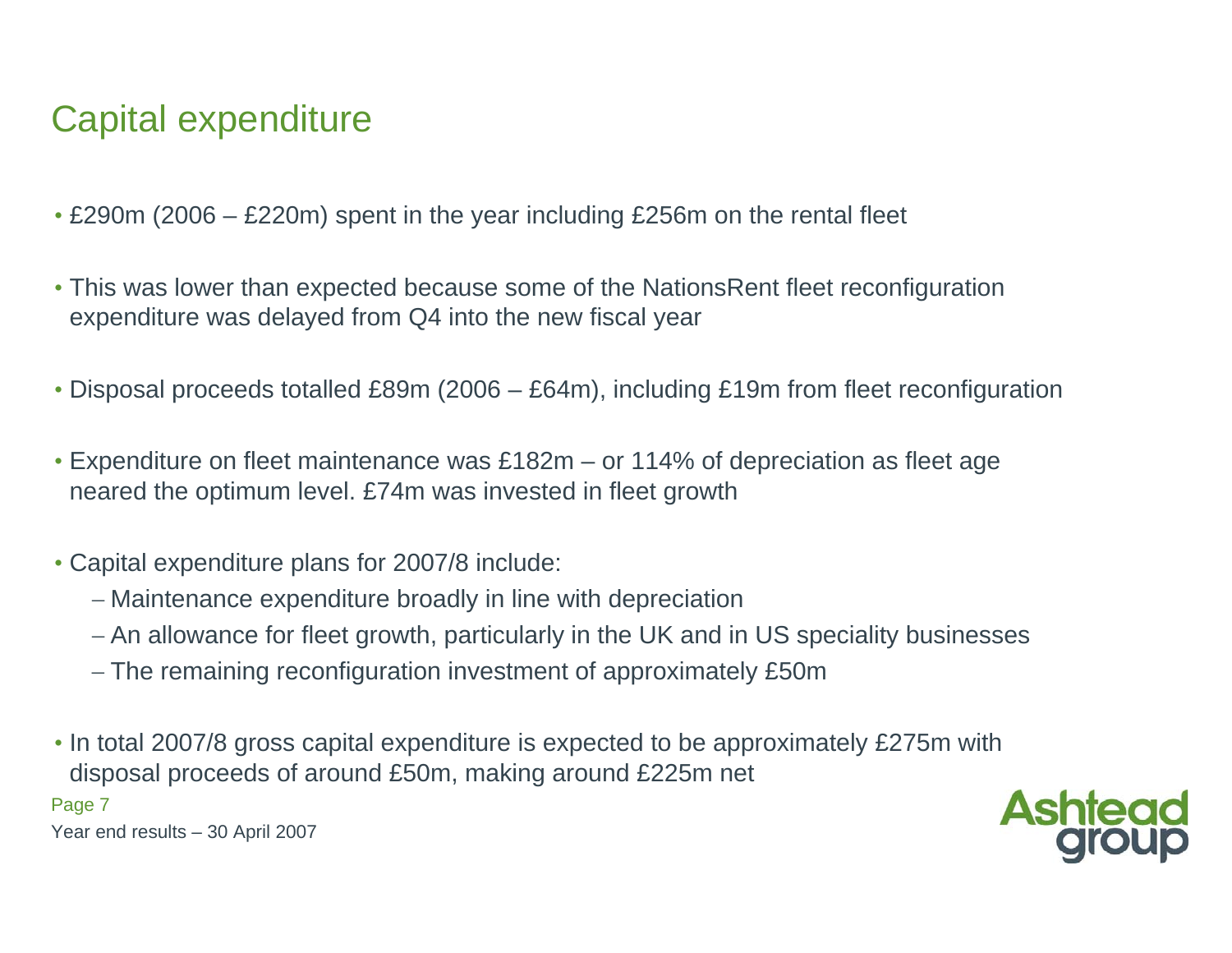## Balance sheet management and net debt

- Debt at 30 April 2007 was £917m, lower than we had anticipated r eflecting the deferral of some NationsRent fleet reconfiguration expenditure into the new fiscal year
- \$1.75bn of asset based senior debt facilities and \$800m of secured notes
- Debt to EBITDA leverage:
	- − 2.7 times at 30 April 2007 down from 3.2 times at closing
	- − Expected to reduce further in the coming year
	- − 2 to 3 times leverage target
- Substantial flexibility:
	- − Average maturity 6.25 years and first significant maturity in 2011
	- − \$589m of availability under the ABL at 30 April 2007
	- − All debt covenant free when availability exceeds \$125m
- Substantial partial natural hedge through £917m of debt, 98% drawn in dollars

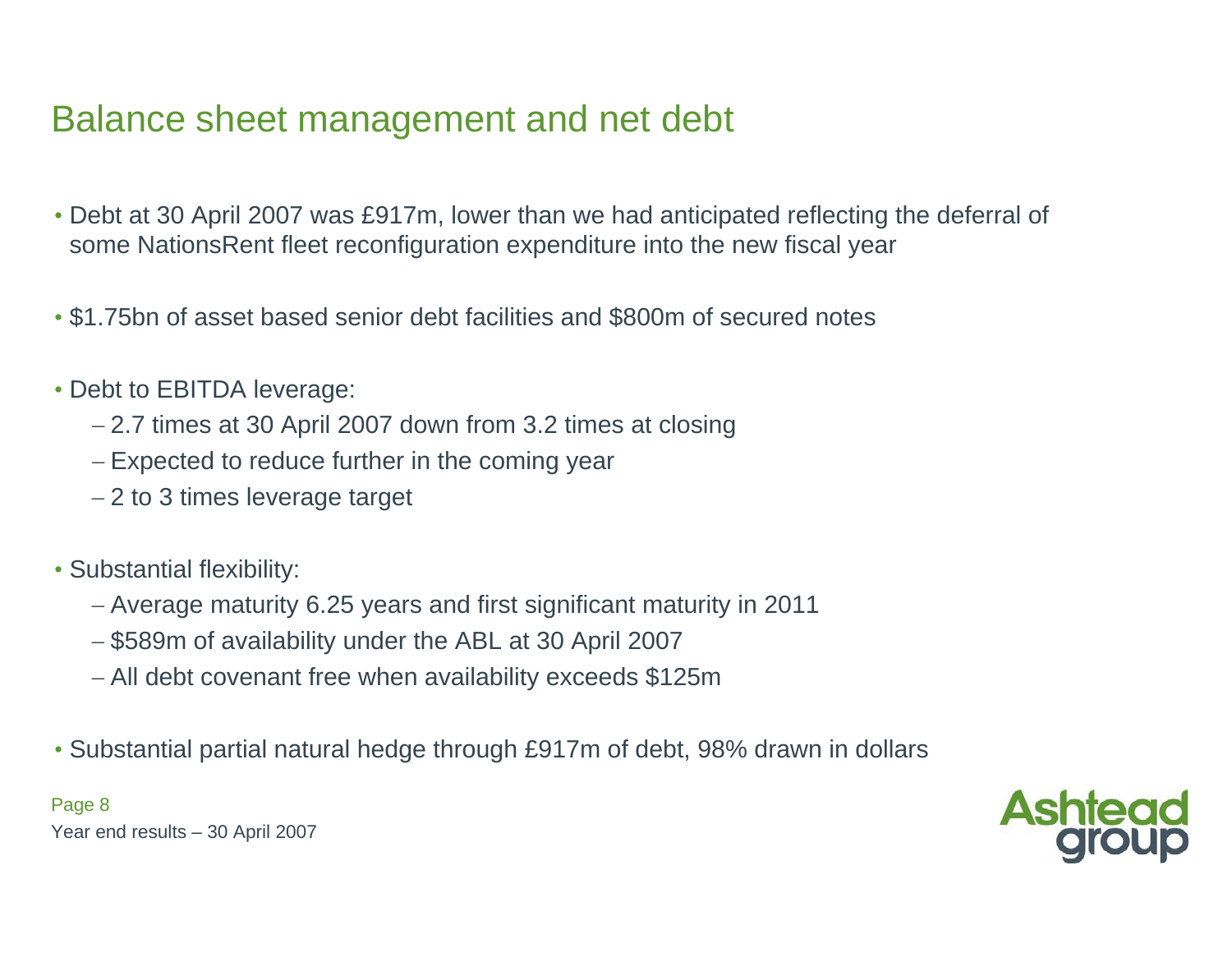## **Taxation**

• 35% effective tax rate reported in 2006/7 for accounts purposes

- Cash tax charge of just £0.4m due to:
	- − Tax deductible refinancing, integration and rebranding costs
	- − \$127m of acquired NationsRent tax losses
	- − £139m of tax losses in UK at 30 April 2007
- Benefit of these losses now recognised on balance sheet within deferred tax
- Tax rate for accounts purposes set to be stable at c35% (US 39% and UK 30%)
- Even when the losses are fully utilised Ashtead's cash tax rate will still be lower than accounting rate in most market conditions



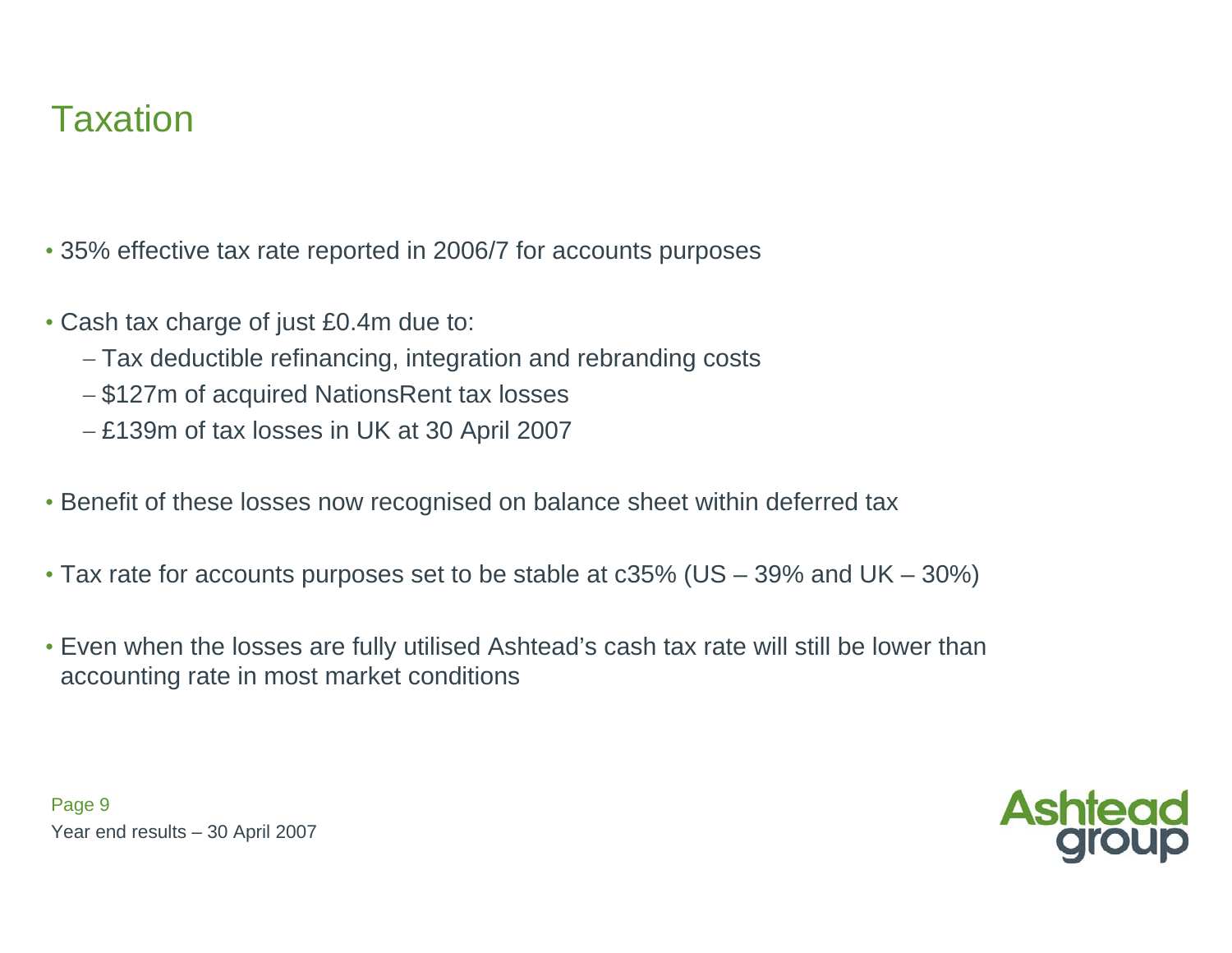## Return on Investment

- Following NationsRent & Lux acquisitions, RoI redefined to include goodwill
- RoI at Sunbelt and for the Group in 2007 limited by NationsRent
- A-Plant RoI continues its established recovery trend
- Post tax return on equity of 15.3%





Year end results – 30 April 2007

Page 10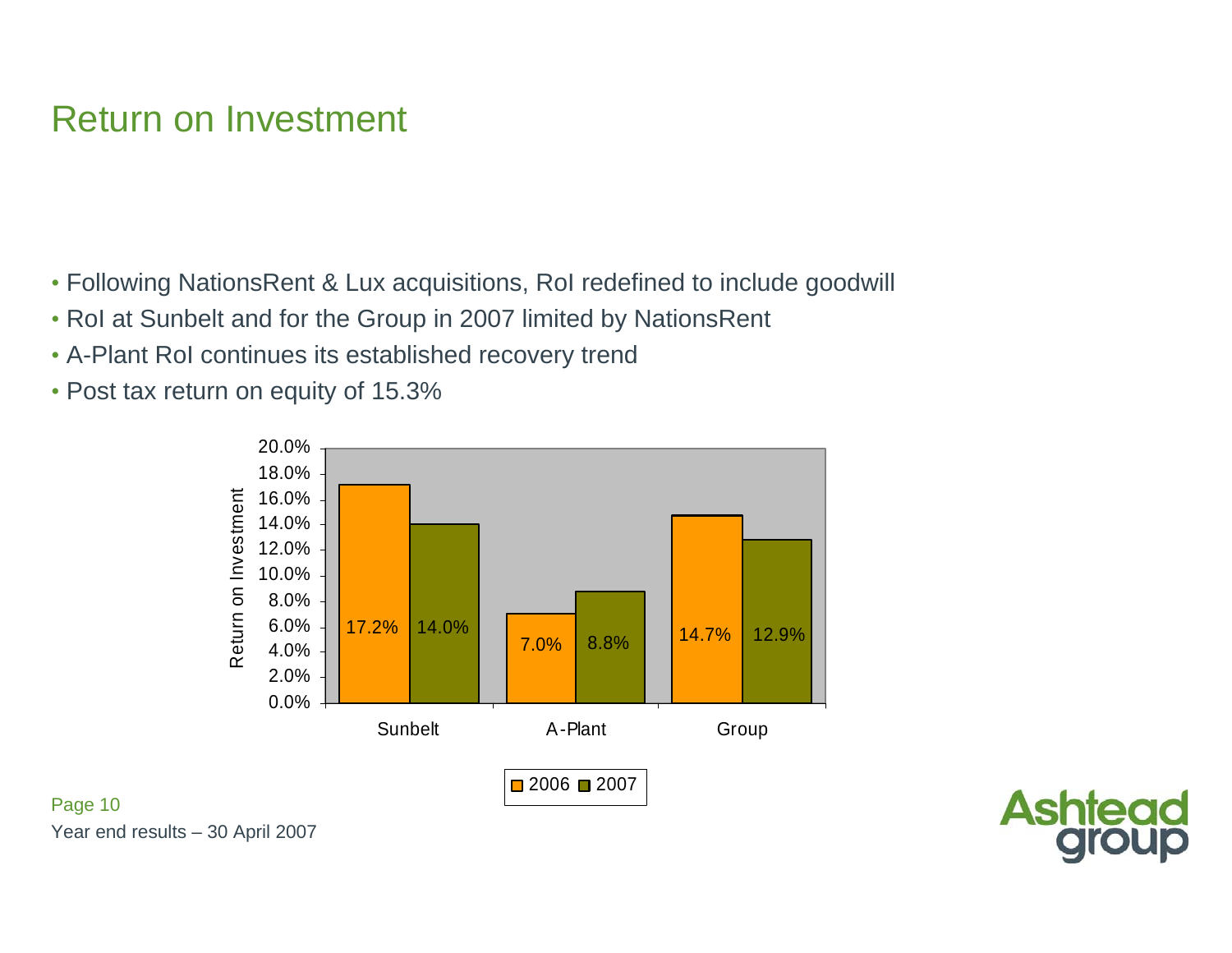Operational Review Geoff Drabble – chief executive

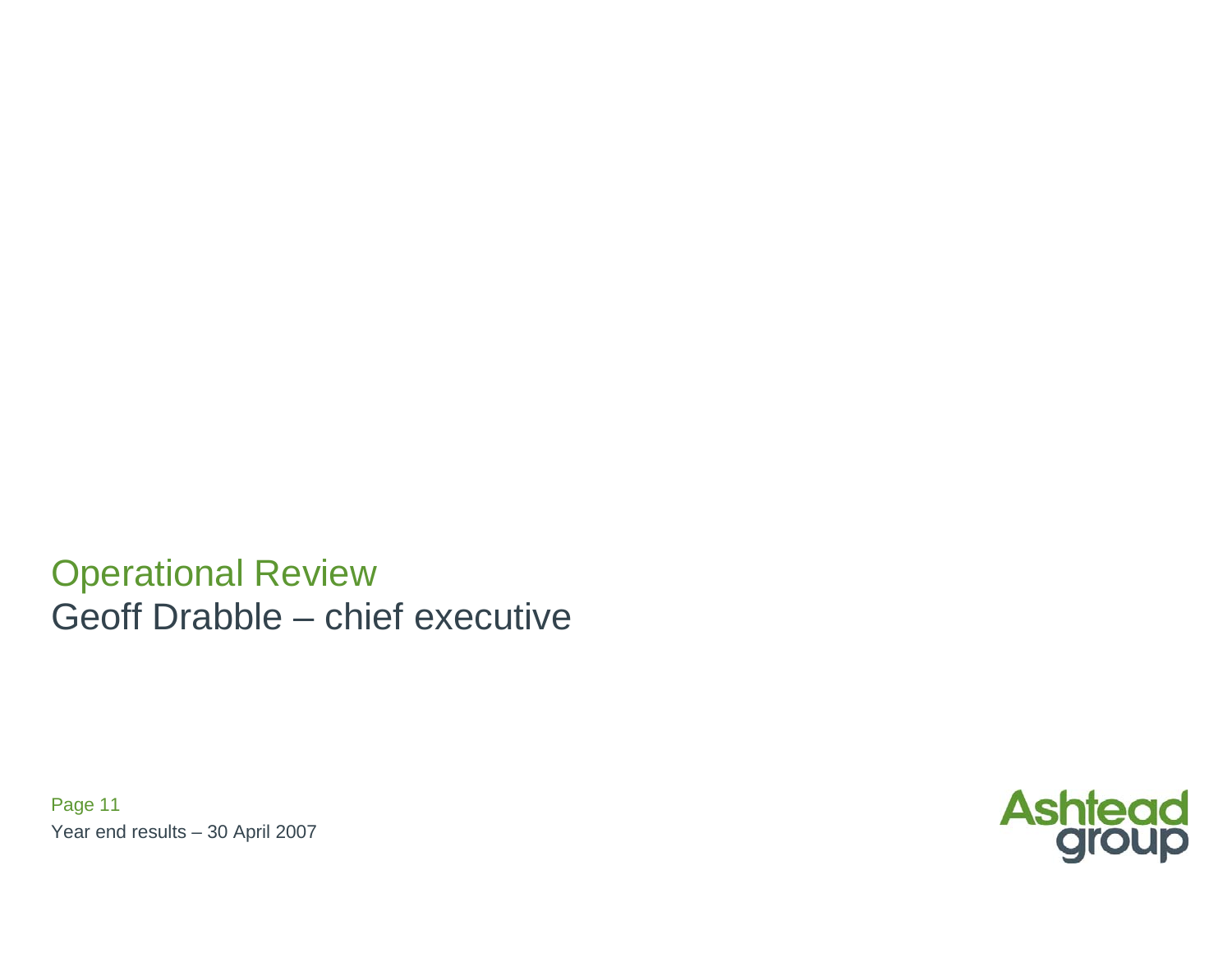## Sunbelt – trading results

Good margin improvement, particularly in Q4 due to integration benefits

|                | Full year*    |               |        | Quarter four* |               |        |  |
|----------------|---------------|---------------|--------|---------------|---------------|--------|--|
|                | <u> 2007</u>  | 2006          | Growth | <u> 2007</u>  | 2006          | Growth |  |
|                | $\mathsf{Sm}$ | $\mathsf{Sm}$ | $\%$   | $\mathsf{Sm}$ | $\mathsf{Sm}$ | $\%$   |  |
| Revenue        | 1,539         | 1,425         | $+8%$  | 349           | <u>347</u>    | $+1\%$ |  |
| <b>EBITA</b>   | 272           | <u>190</u>    | $+43%$ | <u>60</u>     | <u>34</u>     | $+78%$ |  |
| <b>Margins</b> | 17.7%         | 13.4%         |        | 17.1%         | 9.7%          |        |  |

\* Pro forma for NationsRent

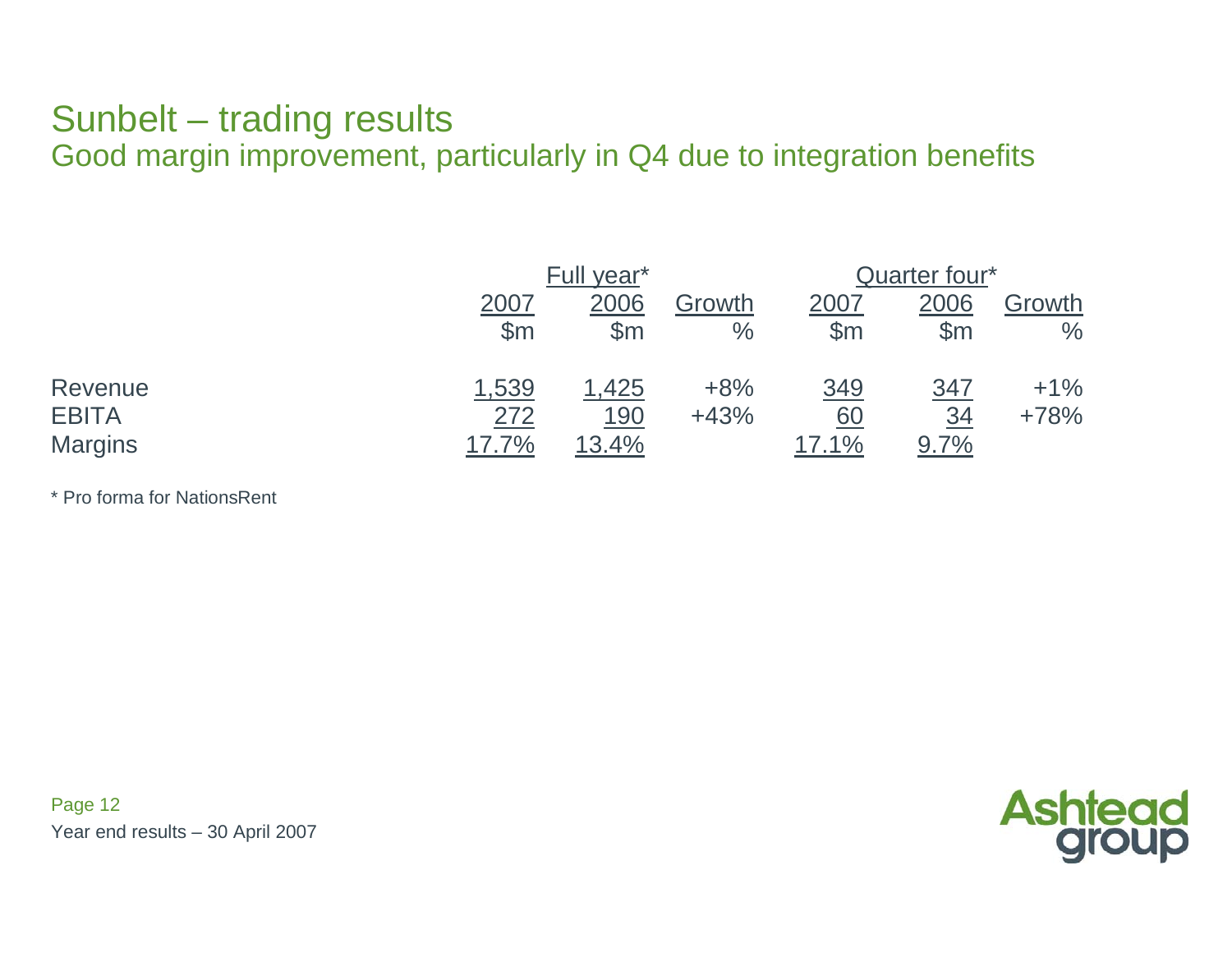### Sunbelt – revenue by type

New equipment sales will continue to reduce as we focus on rental

|              | Full year*     |                |        |               | Quarter four*  |        |  |  |
|--------------|----------------|----------------|--------|---------------|----------------|--------|--|--|
|              | 2007           | 2006           | Growth | 2007          | 2006           | Growth |  |  |
|              | $\mathsf{S}$ m | $\mathsf{S}$ m | $\%$   | $\mathsf{Sm}$ | $\mathsf{S}$ m | $\%$   |  |  |
| Rental       | 1,397          | 1,286          | $+9%$  | 319           | 308            | $+3%$  |  |  |
| <b>Sales</b> | <u> 142</u>    | <u> 139</u>    | $+2%$  | <u>30</u>     | <u>39</u>      | $-22%$ |  |  |
| Total        | 1,539          | 1,425          | $+8%$  | <u>349</u>    | 347            | $+1\%$ |  |  |

\* Pro forma for NationsRent

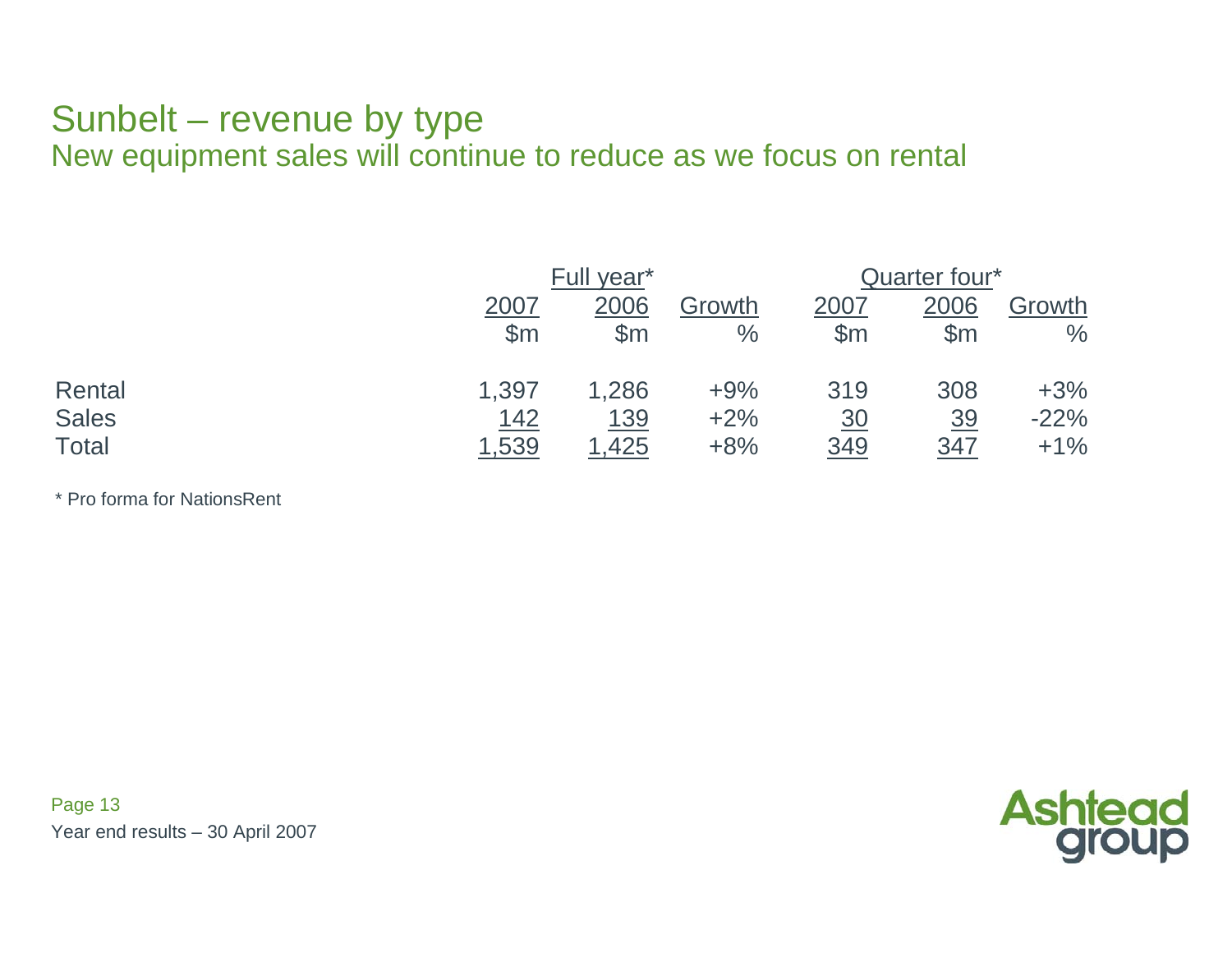# Sunbelt – key drivers of the improved performance

- Focus on driving rental revenue from reconfigured fleet improves margin
- Integration savings (annual \$48m) flowing fully in Q4
- Improved \$ utilisation through better physical utilisation and pricing
- Structural integration now complete entering key season with one team focused on gaining market share and continuing to improve \$ utilisation

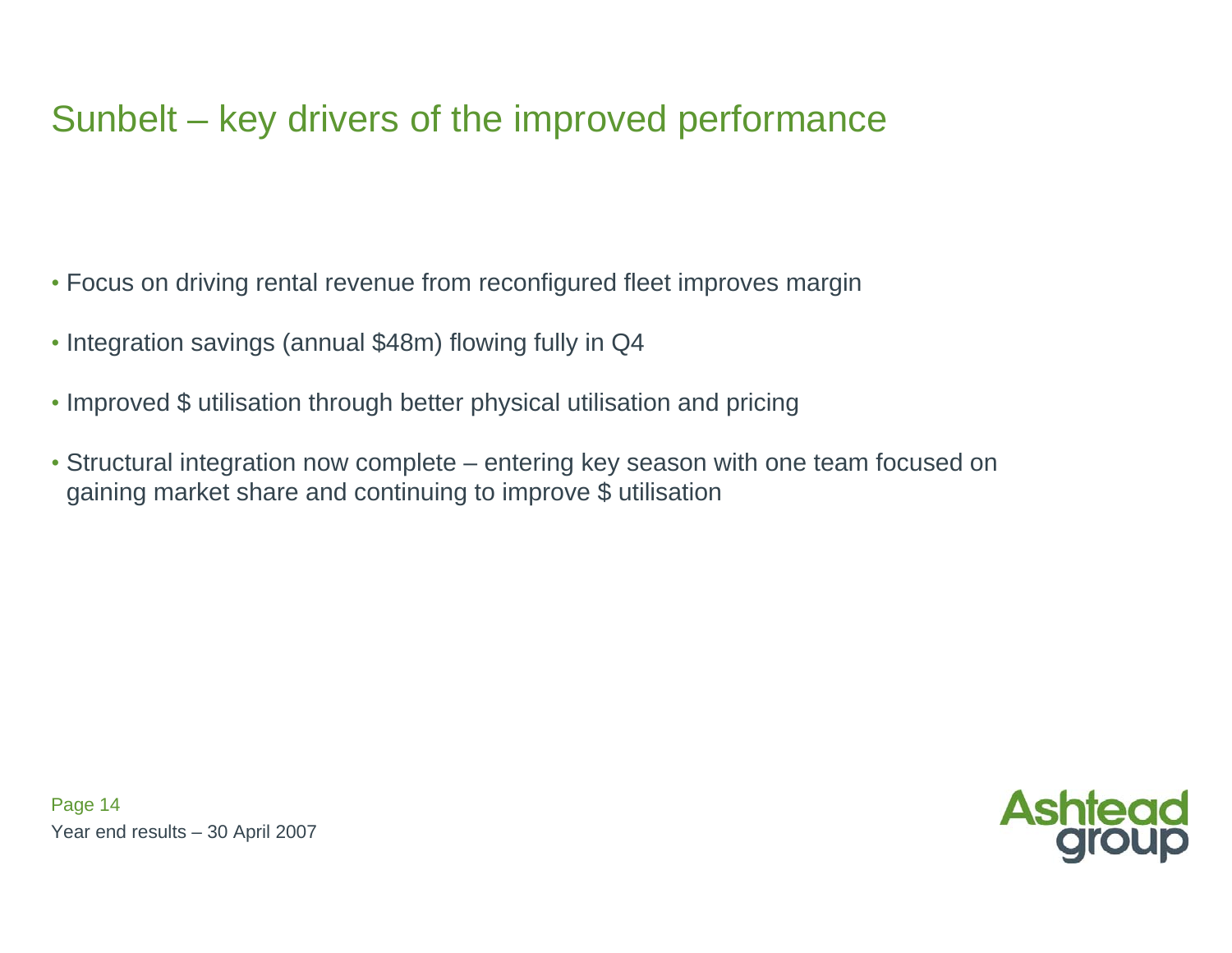# Sunbelt – physical utilisation



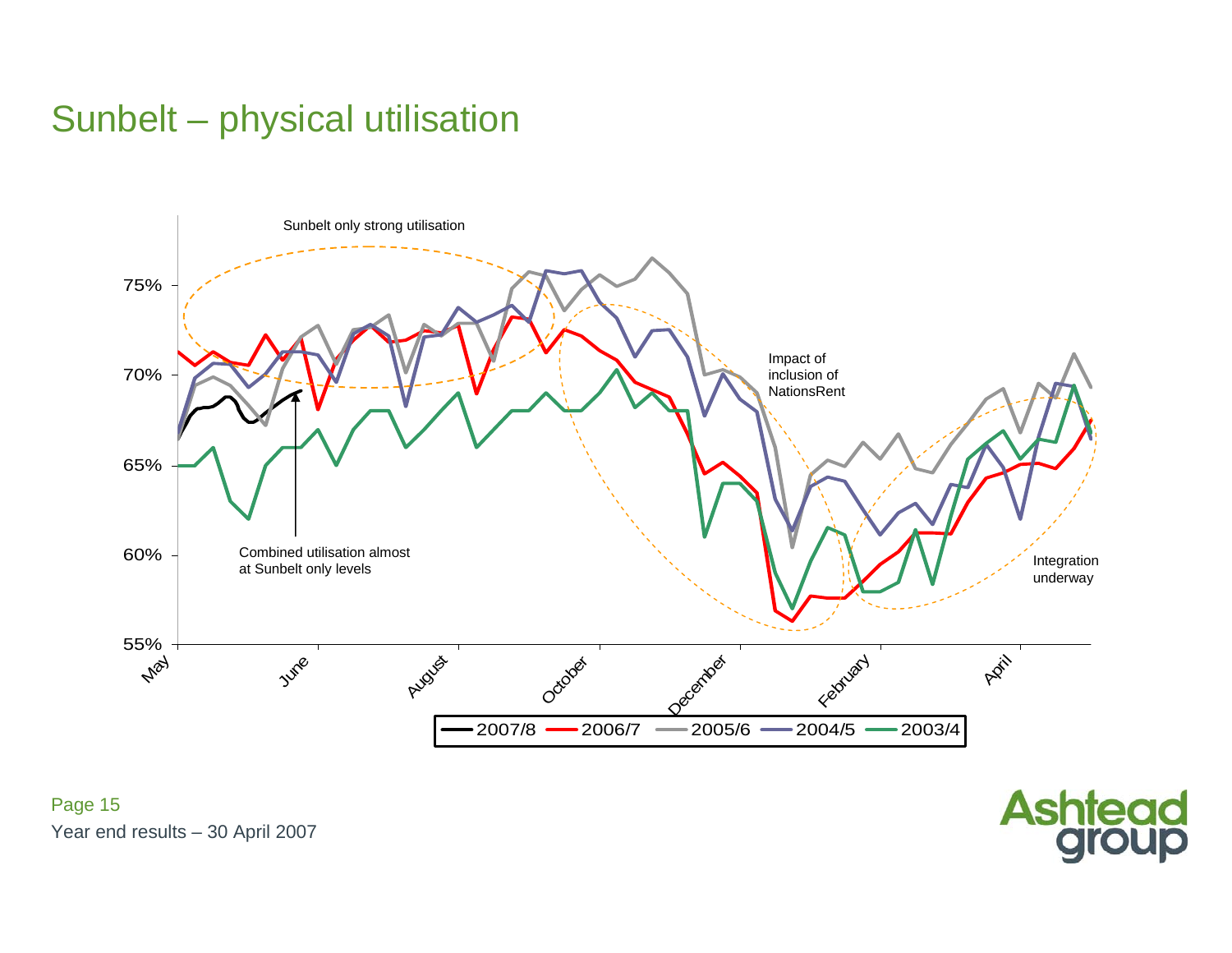## Sunbelt – dollar utilisation Good progress to initial target of industry average utilisation

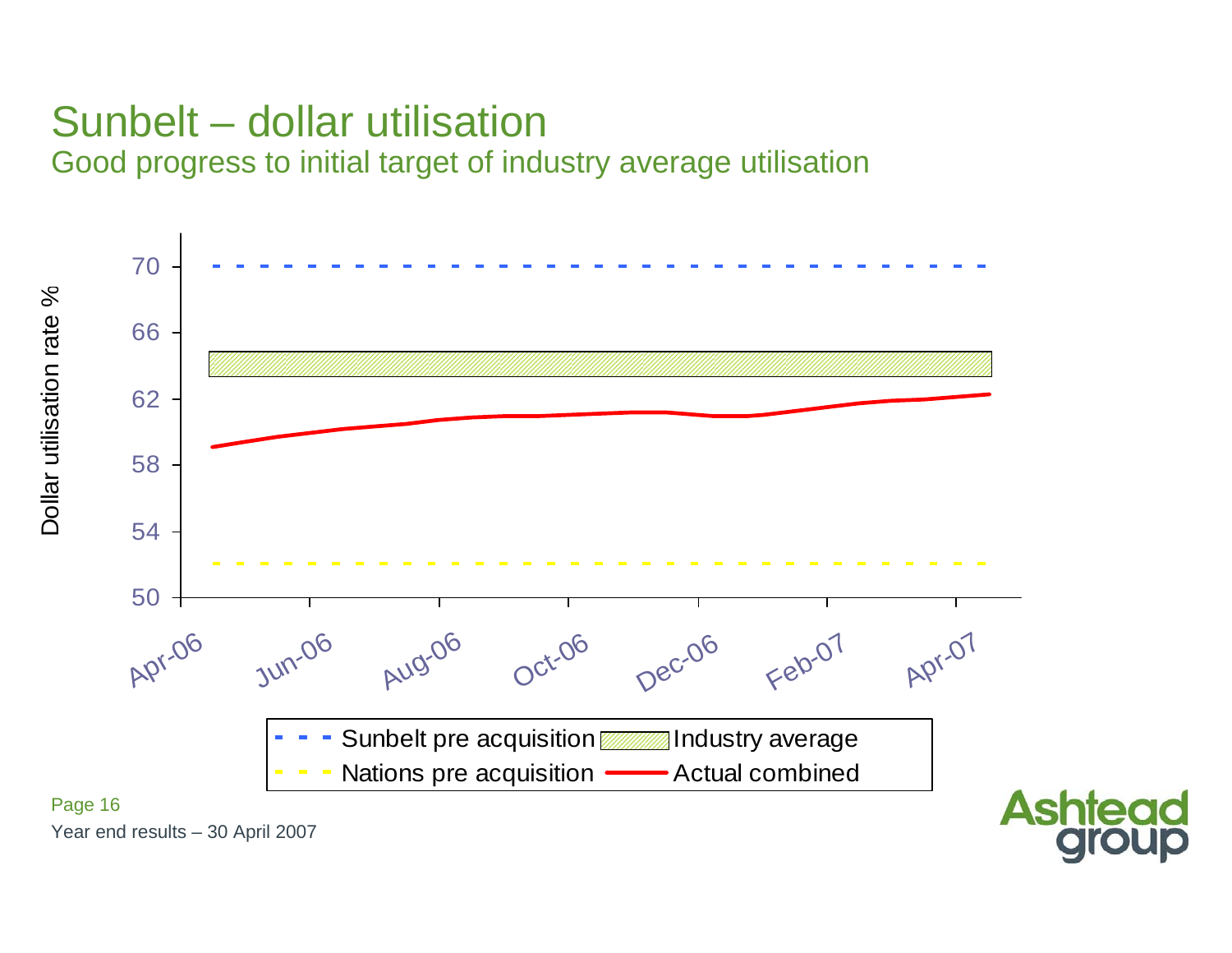# Sunbelt – fleet reconfiguration



- Current configuration will drive us up to industry average (63-65%) dollar utilisation in first full year of ownership
- Next level of reconfiguration is required to get towards historical Sunbelt levels

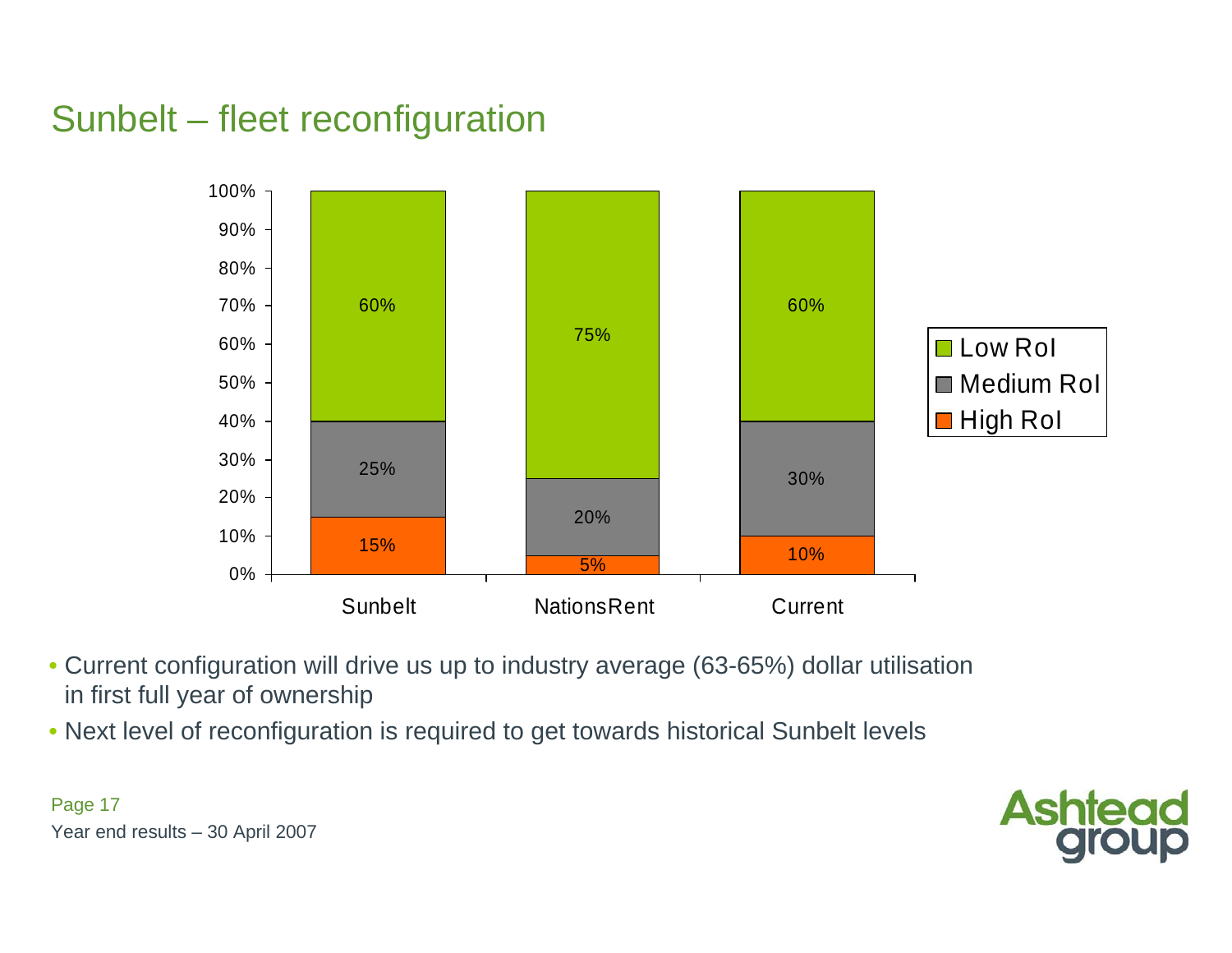#### Sunbelt – the market Good lead indicators

- Non-residential construction driven to large extent by corporate profits
- Corporate profits drive private expenditure and also increased tax revenues for federal and state spending initiatives
- Therefore outlook is good given current US profitability levels





Year end results – 30 April 2007

Page 18

Source: Maximus advisors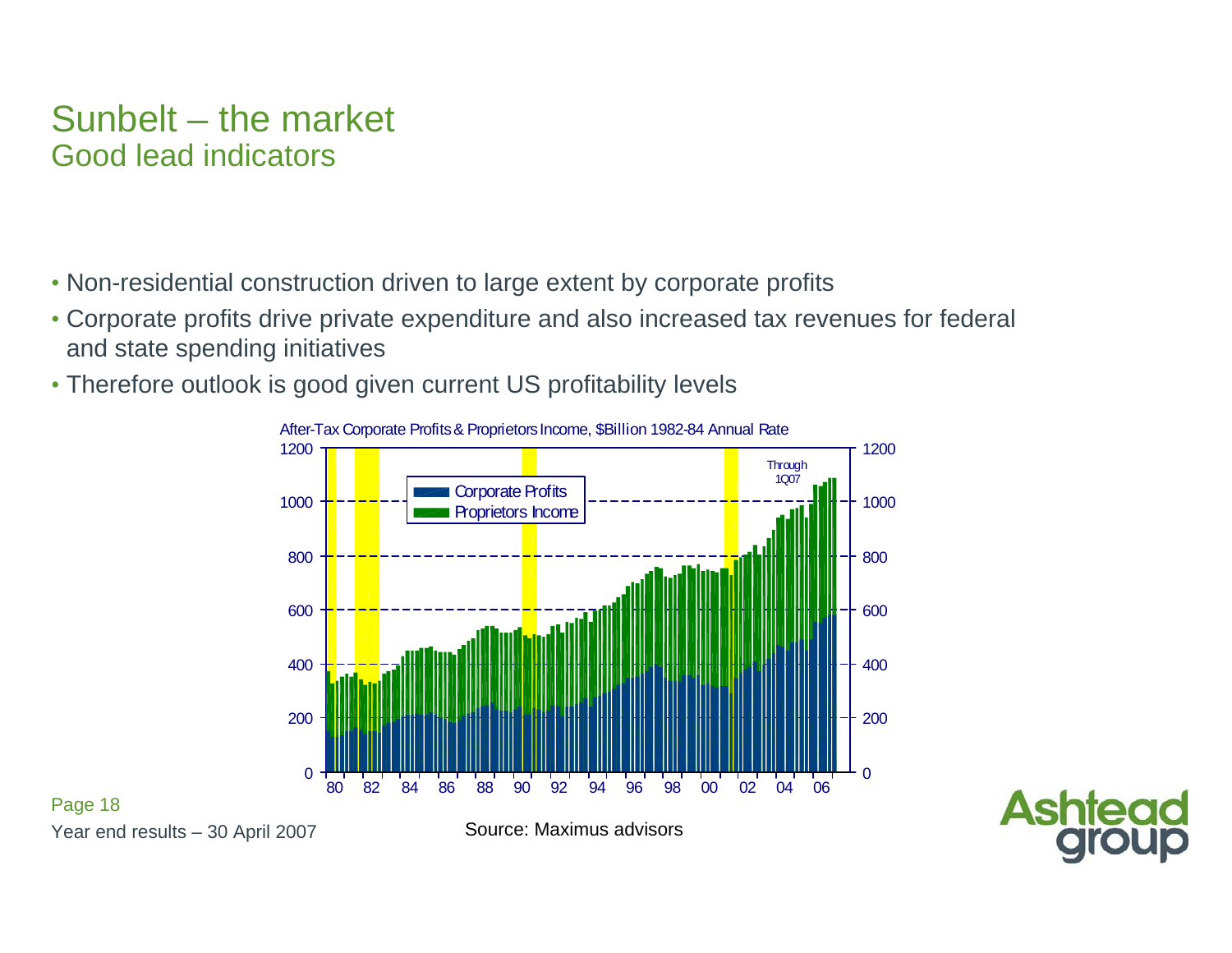#### Sunbelt – the market Catch up required in institutional expenditure

- Non residential and residential construction are in two distinct cycles
- There is a significant element of catch up required in institutional expenditure
- Most states are now showing a budget surplus





Year end results – 30 April 2007

Page 19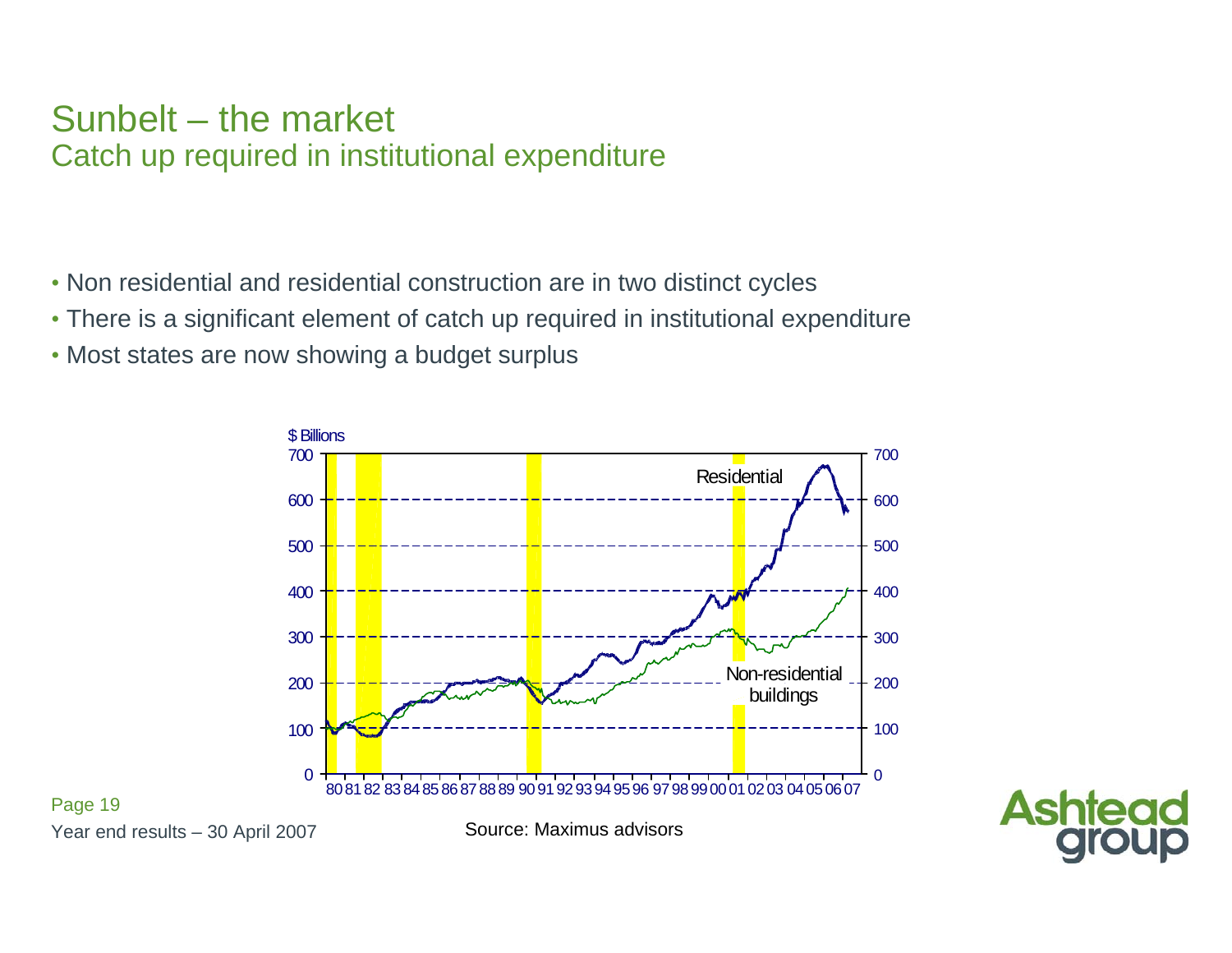#### Sunbelt – the market Institutional expenditure less volatile

- The institutional element of total non residential construction is now 50% of the whole. Having weathered the downturn it is set to rise
- The institutional element is less volatile then the commercial element
- The current position is far removed from the situation in 2000 where commercial was a greater proportion of the total





Year end results – 30 April 2007 Page 20

Source: Maximus advisors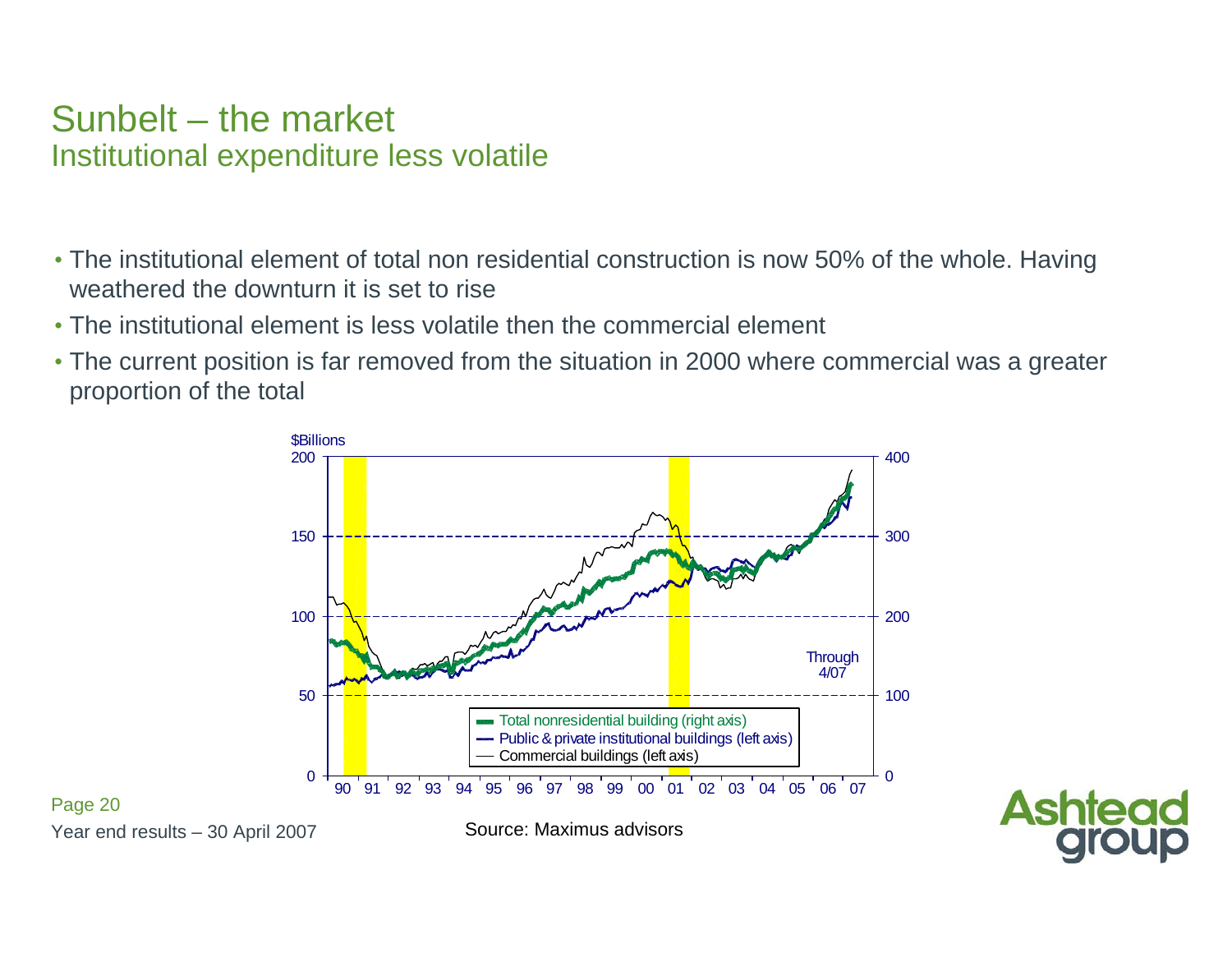#### Sunbelt – the market The drive from ownership to rental continues



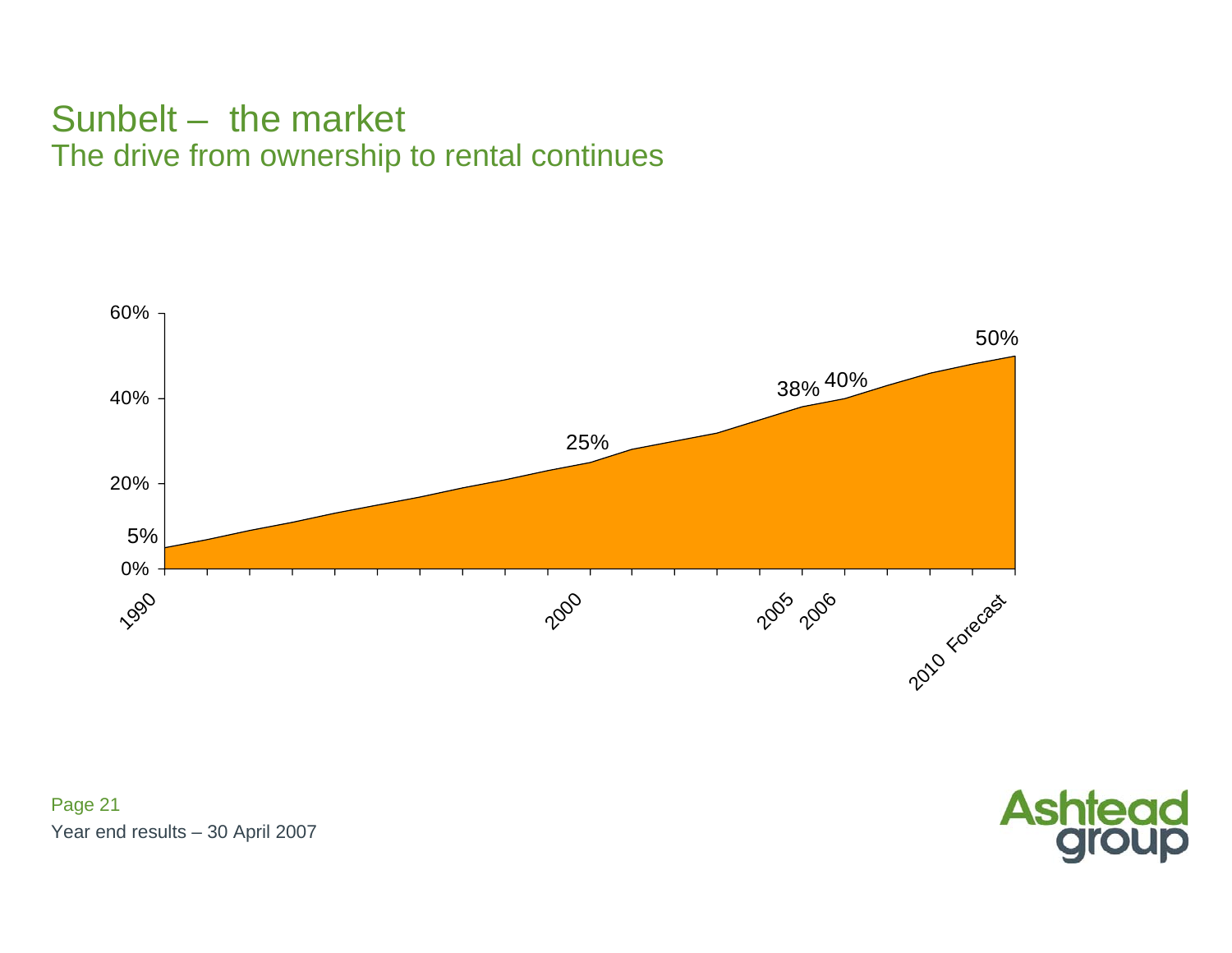# Sunbelt – looking forward

- The acquisition enhanced our overall footprint
- It also provided the opportunity to grow existing clusters and create new ones

|                          | <b>Before</b><br><b>NationsRent Currently</b> |    |
|--------------------------|-----------------------------------------------|----|
| Markets clustered        | 18                                            | 31 |
| Markets with presence    | 15                                            | 13 |
| Markets with no presence | 17                                            |    |

Analysis based on US top 50 Metropolitan Service Areas

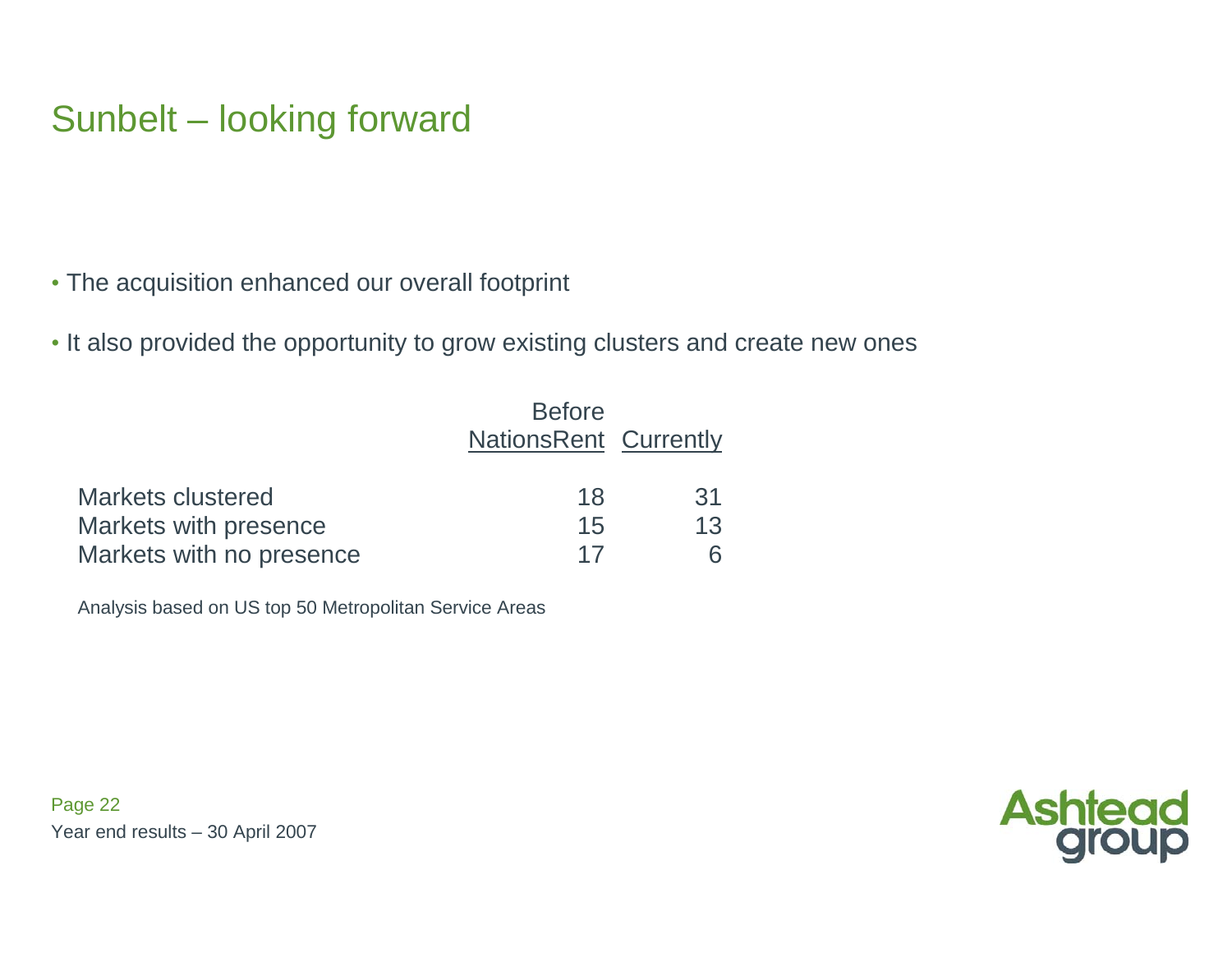## Sunbelt – looking forward We are well positioned in high growth markets



Year end results – 30 April 2007

Page 23

Source: Dodge Analytics, Mcgraw Hill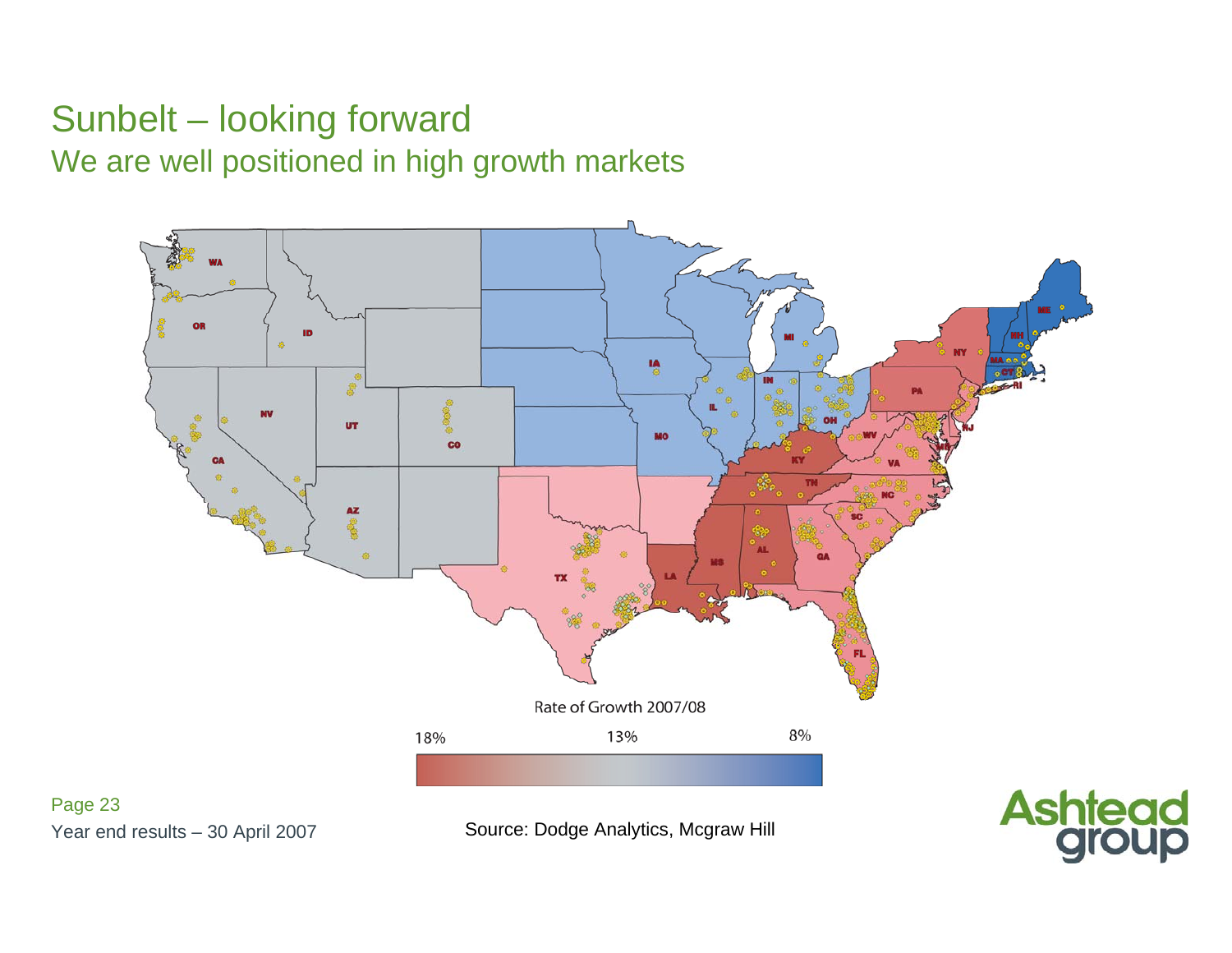## Sunbelt summary

- Integration on track
- Future markets remain robust
- We will continue to leverage the operational opportunity of the combined business
- Further fleet growth and reconfiguration as the former NationsRent profit centres adapt their business model
- We will utilise the expanded geographic footprint to fill out cluster markets through greenfield openings and "bolt-on" acquisitions
- We will also grow Sunbelt's speciality products (pump & power, scaffold and aerial work platforms) to support these clusters



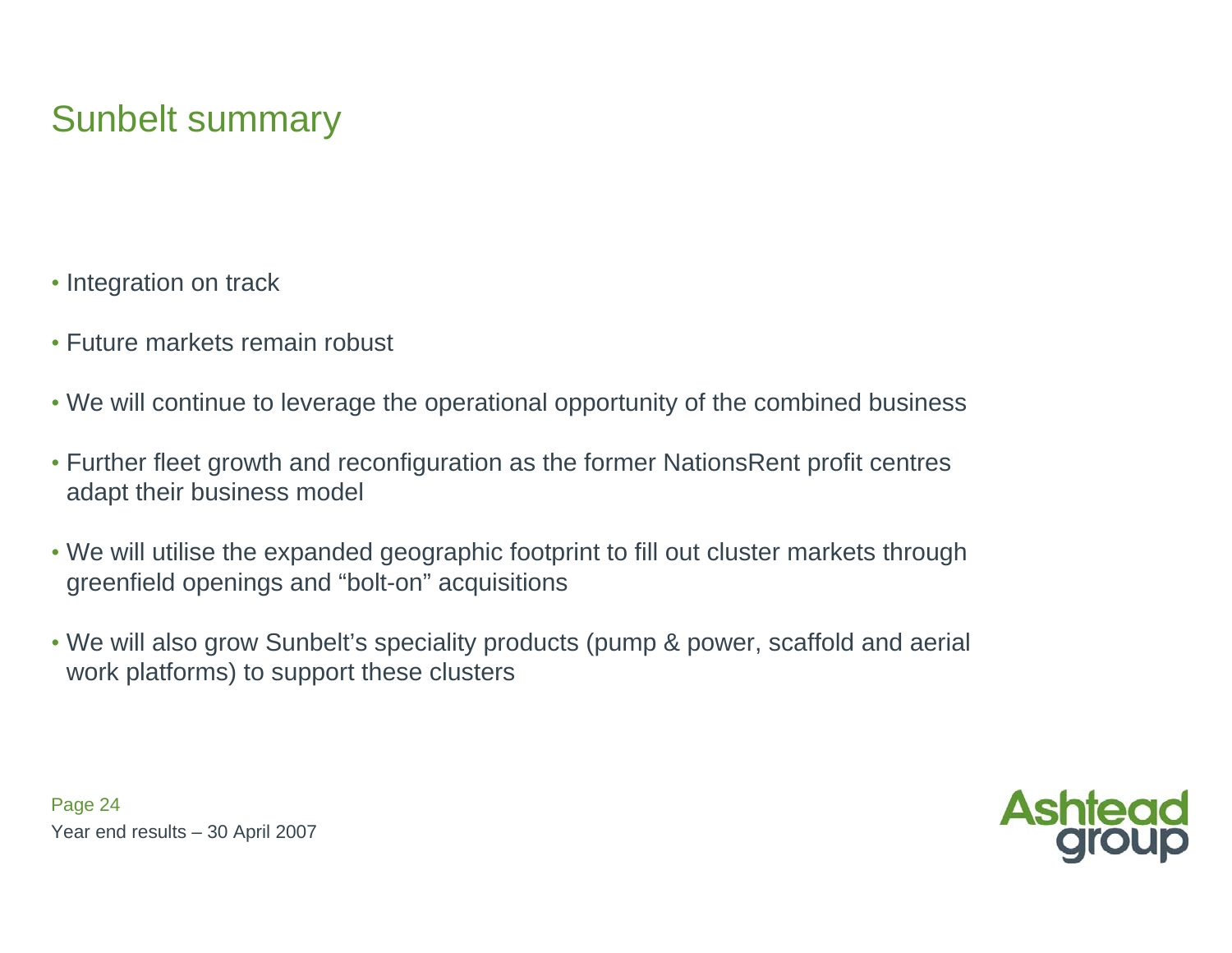## A-Plant – trading results

|                | Full year*  |      |        | Quarter four* |      |        |  |
|----------------|-------------|------|--------|---------------|------|--------|--|
|                | 2007        | 2006 | Growth | 2007          | 2006 | Growth |  |
|                | £m          | £m   | $\%$   | £m            | £m   | $\%$   |  |
| Revenue        | <u> 199</u> | 179  | $+11%$ | 50            | 47   | $+7\%$ |  |
| <b>EBITA</b>   | 21          | 15   | $+40%$ | 6             | 5    | $+29%$ |  |
| <b>Margins</b> | 10.4%       | 8.2% |        | 11.8%         | 9.8% |        |  |

\* Pro forma for Lux Traffic

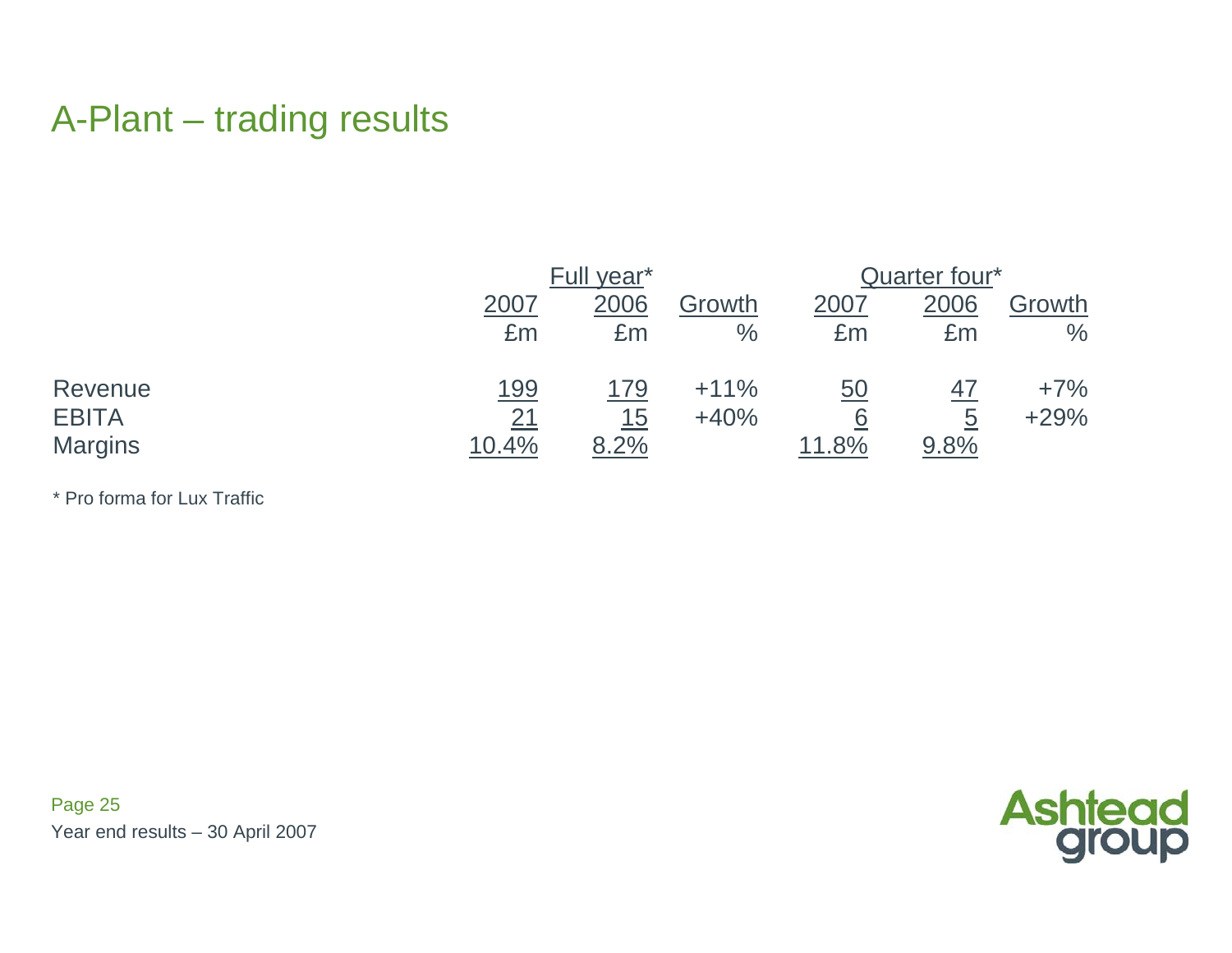- Sales led recovery continues and we continue to invest in our sales team
- Benefiting from a clear business model focused on key contractor customers
- Speciality higher added value business performing well and showing good growth as customers look for more than pure product rental
- Lux acquisition earnings enhancing in year one
- Growth underpinned by strong operational model, supported by a single national integrated IT system

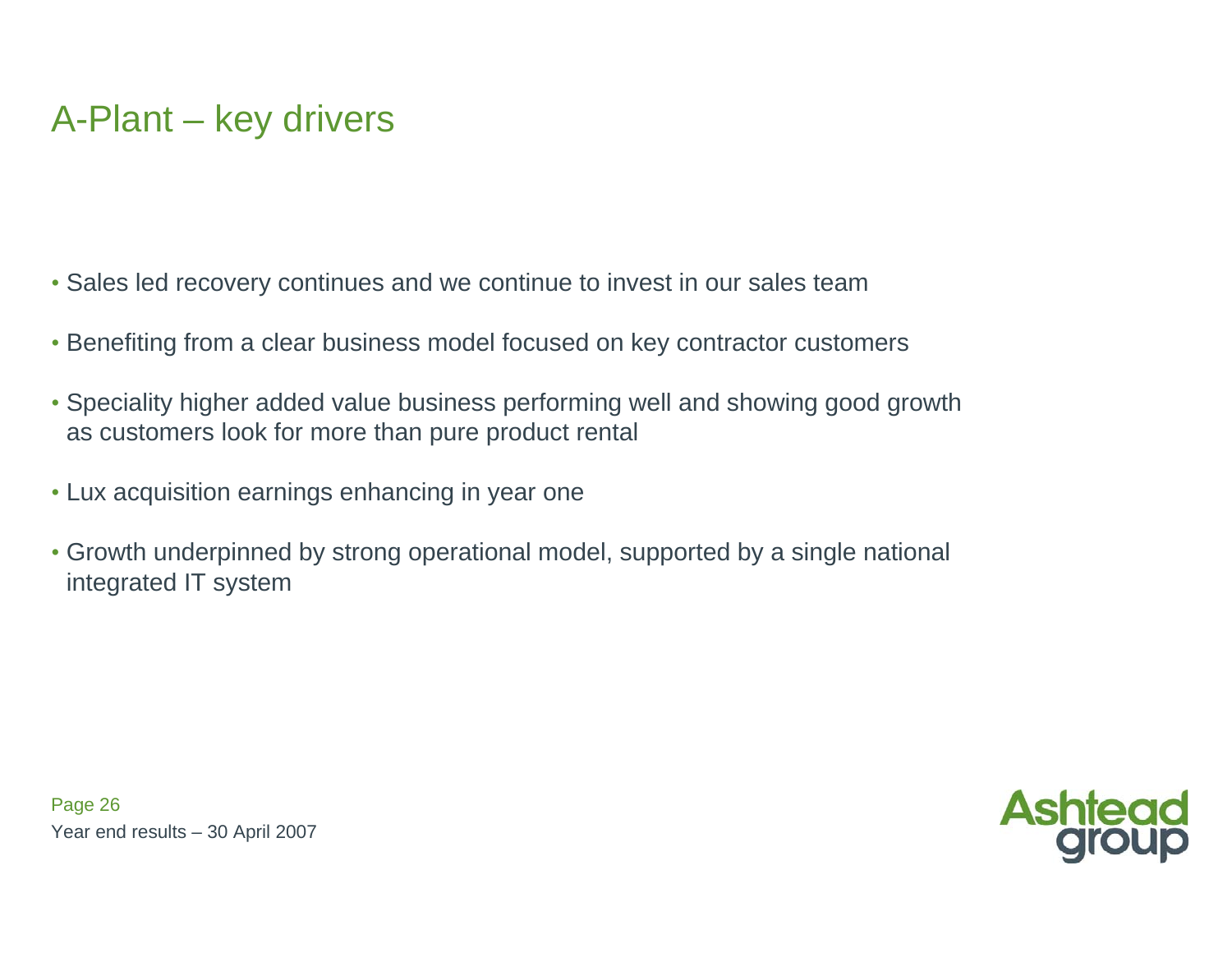# A-Plant – profit centre infrastructure

- 95% of rentals are now delivered
- Focus on plant and tool range to contractor customer base via fewer, larger profit centres
- Profit centre infrastructure improved to meet customer needs and ensure economies of scale
- We are targeting for 50% of our profit centres to be these "model profit centres" by end 2008
- Cost £6.2m (principally vacant premises)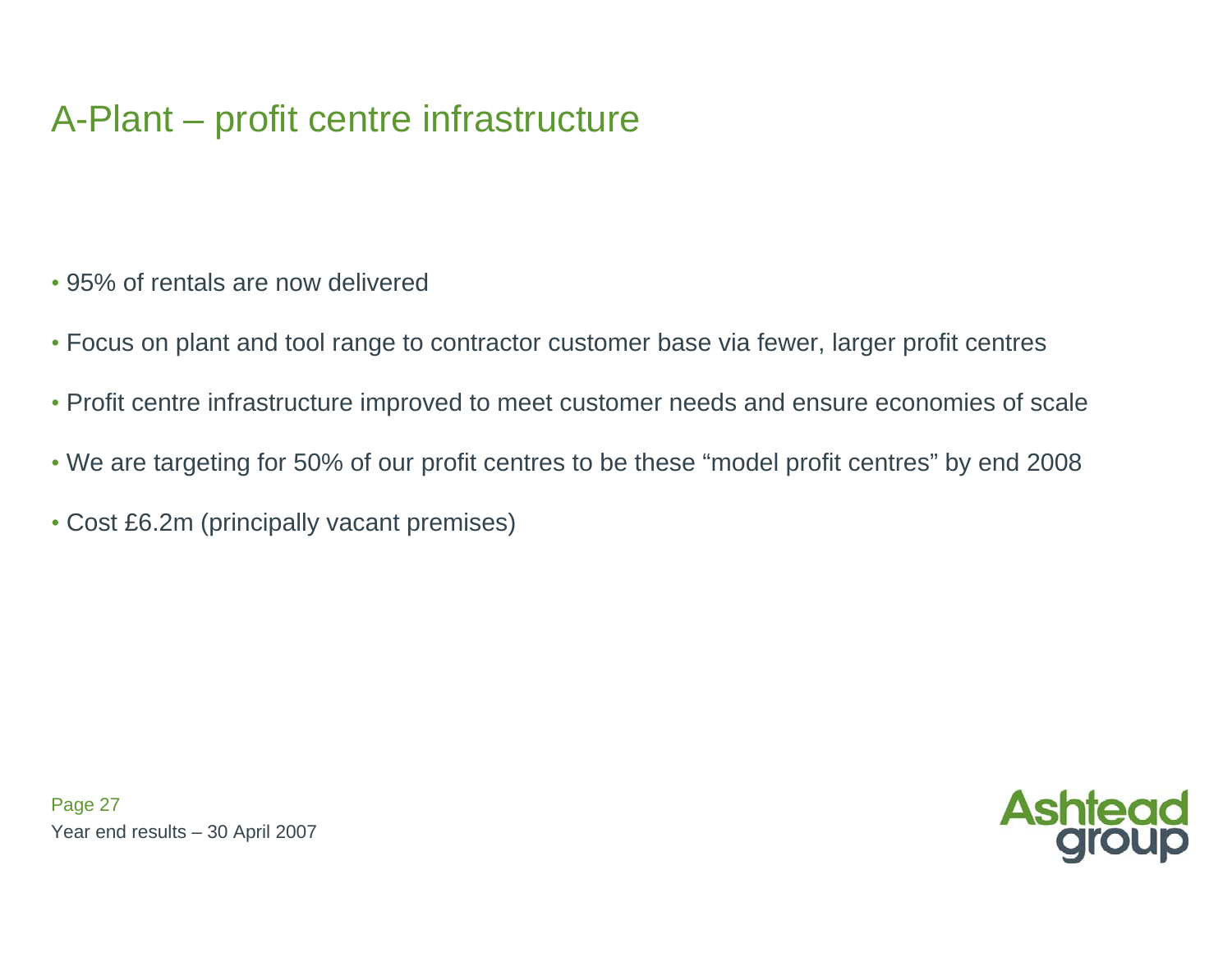## A-Plant – physical utilisation



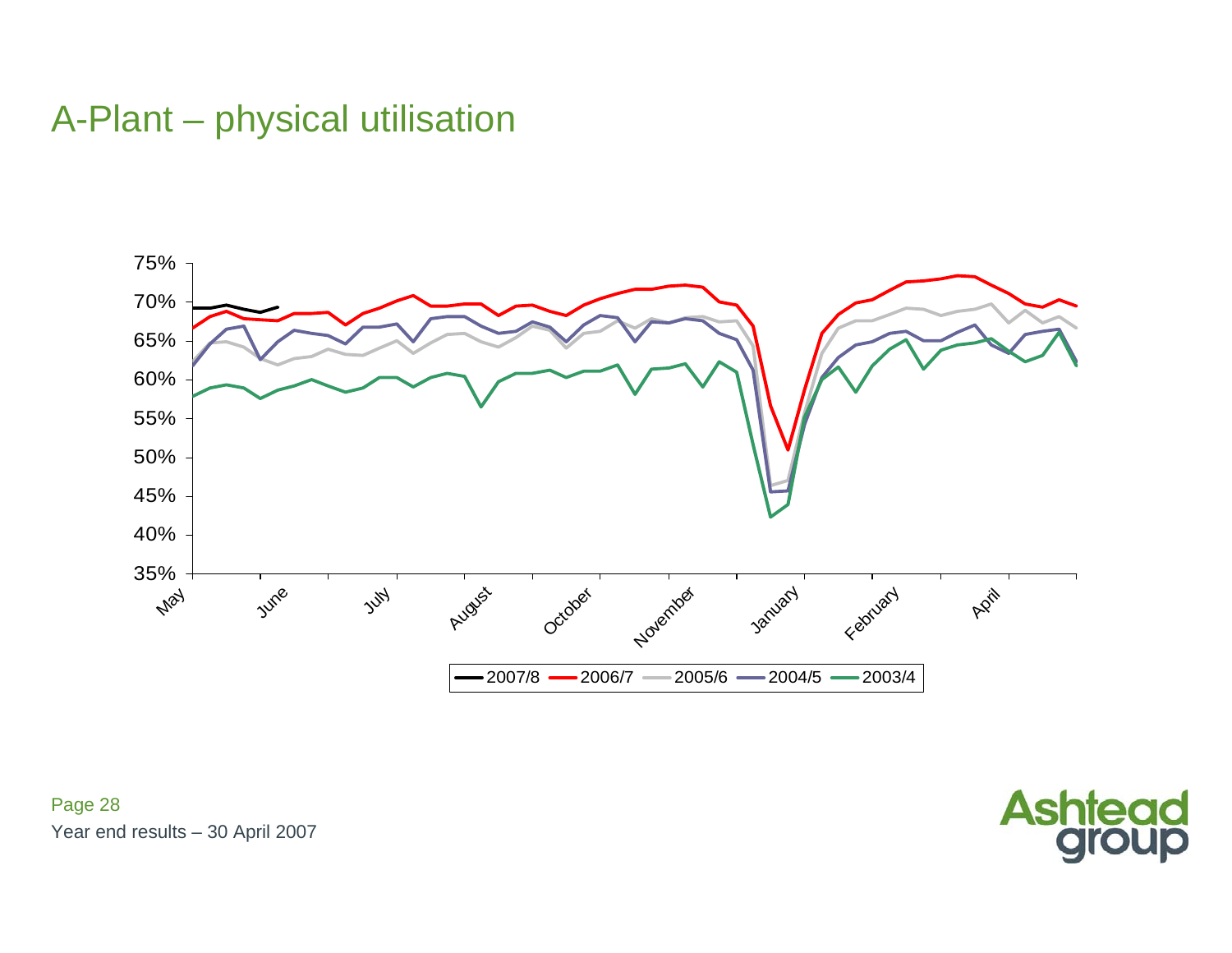#### A-Plant – the market UK plant & tool market expected to remain strong

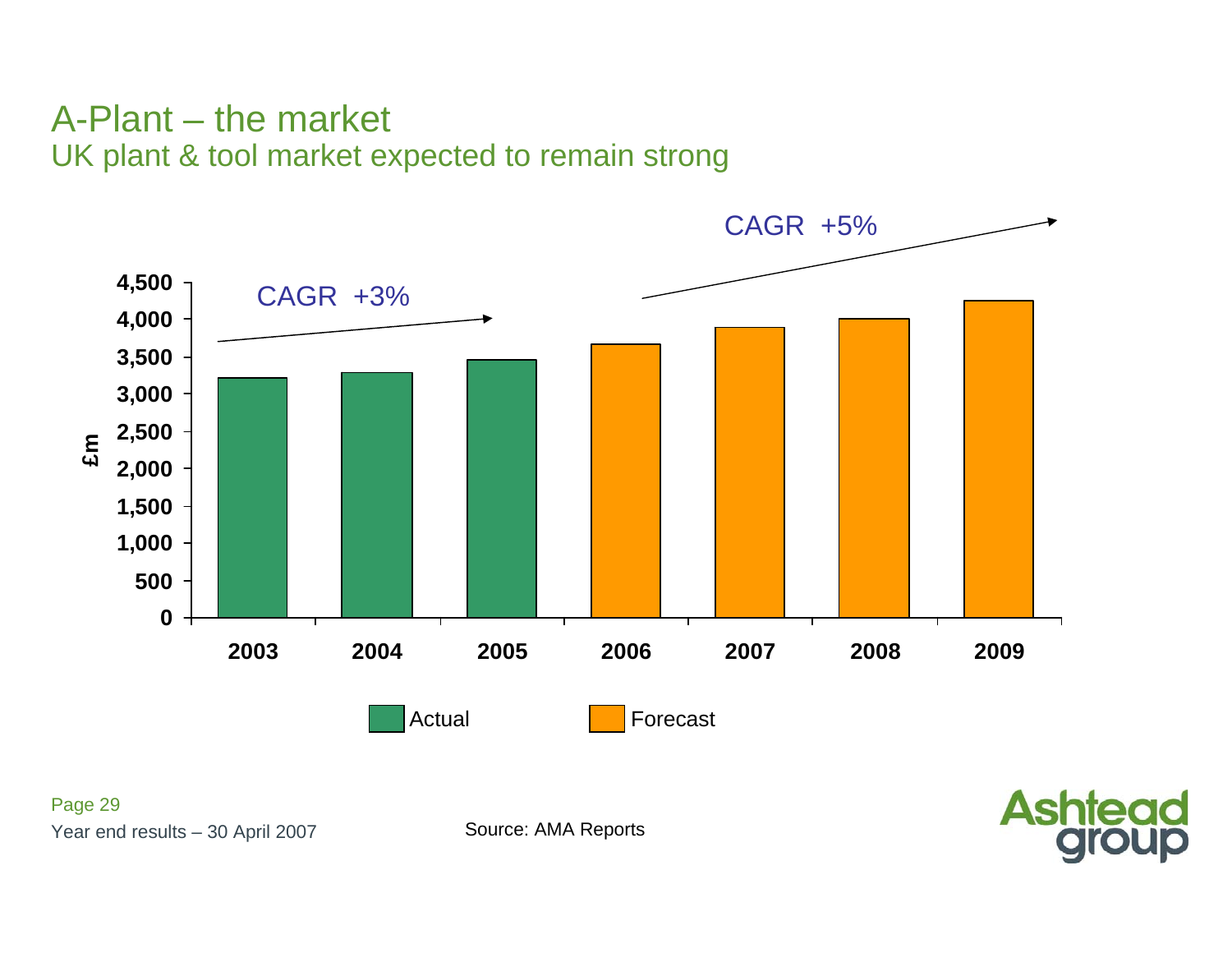# A-Plant – looking forward

- Continuing investment in growth through additional capital expenditure on the rental fleet
- Improved RoI from operational performance and restructured profit centre network
- Growth strategy for speciality business to reflect growing requirement by customer base to outsource services as well as rent product
- Growth strategy will be driven by both organic investment and acquisition

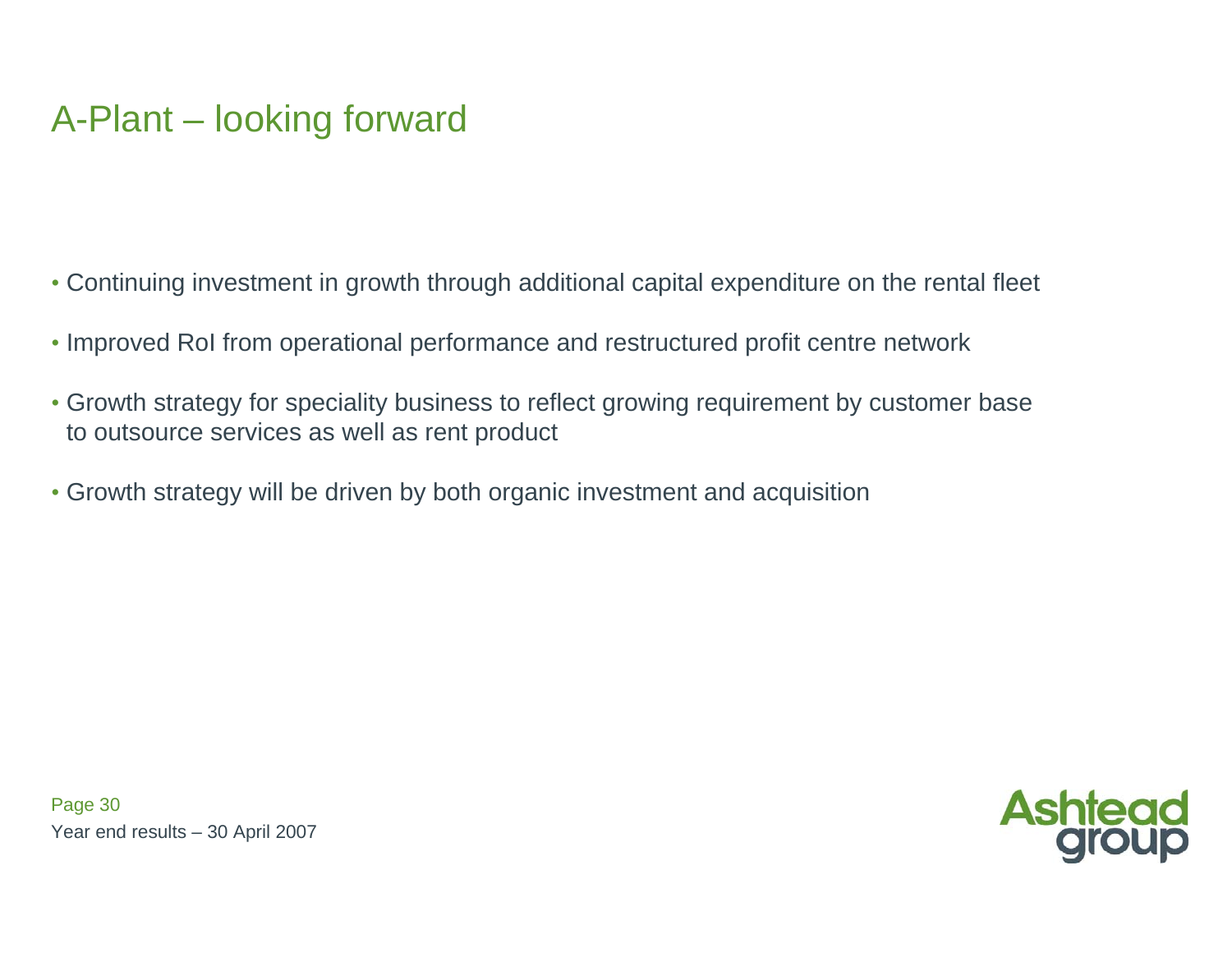## Technology – trading results

|                |       | Full year  |         | Quarter four |            |         |  |
|----------------|-------|------------|---------|--------------|------------|---------|--|
|                | 2007  | 2006       | Growth* | 2007         | 2006       | Growth* |  |
|                | £m    | £m         | $\%$    | £m           | £m         | $\%$    |  |
| Revenue        | 21.6  | 16.1       | $+39%$  | <u>5.3</u>   | <u>4.3</u> | $+30%$  |  |
| <b>EBITA</b>   | 6.2   | <u>4.0</u> | $+57%$  | <u>1.8</u>   | <u>1.1</u> | $+58%$  |  |
| <b>Margins</b> | 28.5% | 25.0%      |         | 33.6%        | 27.0%      |         |  |

\* At constant rates of exchange

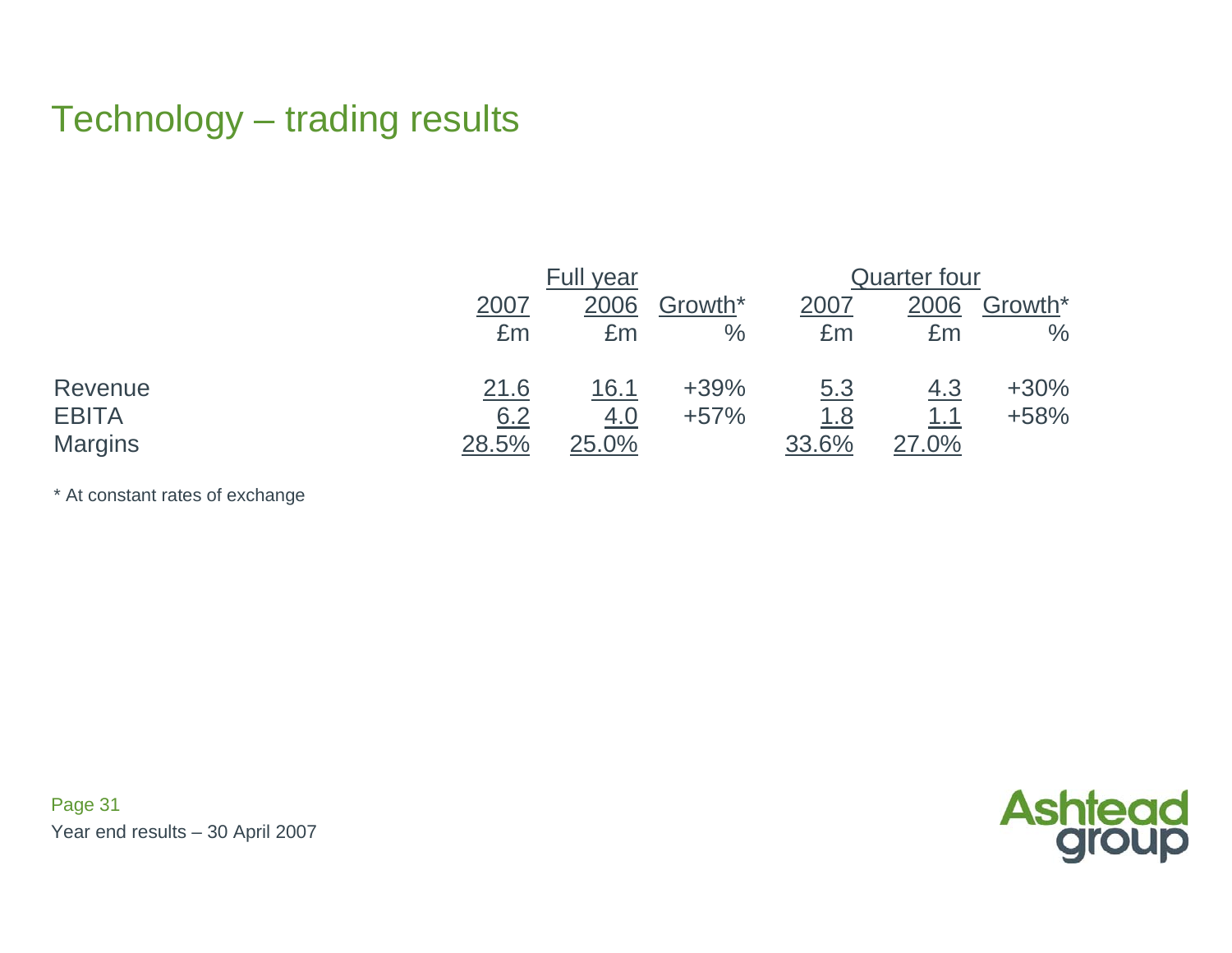# Technology – key drivers of the results

- Both offshore and onshore markets remain good
- Benefiting in offshore from new deeper water geographies and the need to maintain ageing fields which are now profitable given oil price
- Onshore is also developing as health and safety requirements drive greater inspection and maintenance and environmental monitoring becomes more important
- Further opportunity to cross sell with the Sunbelt industrial customer base

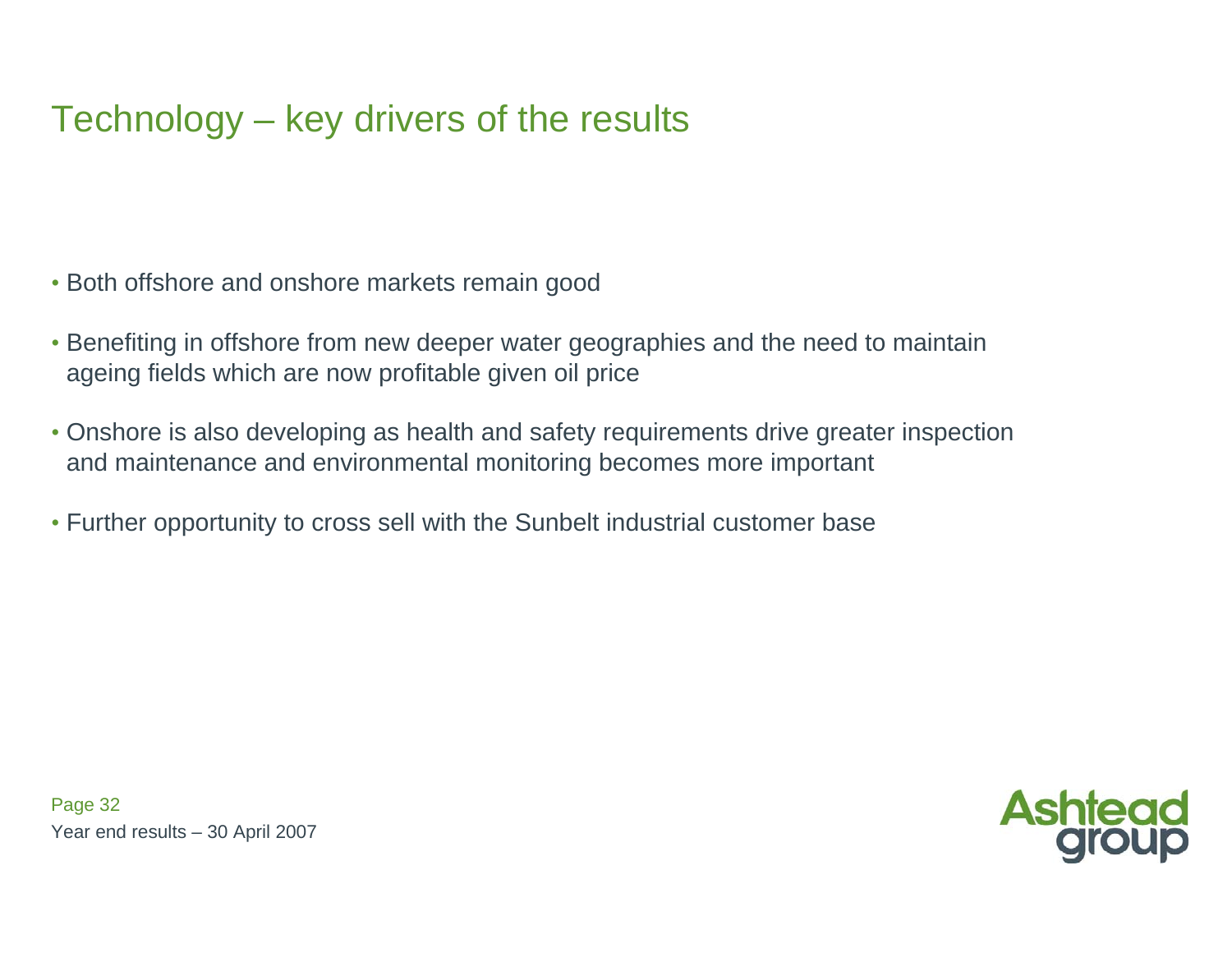## **Summary**

- Markets for all three divisions remain robust
- NationsRent acquisition is delivering
- A-Plant and Technology continue to grow
- We look forward to 2008 with confidence



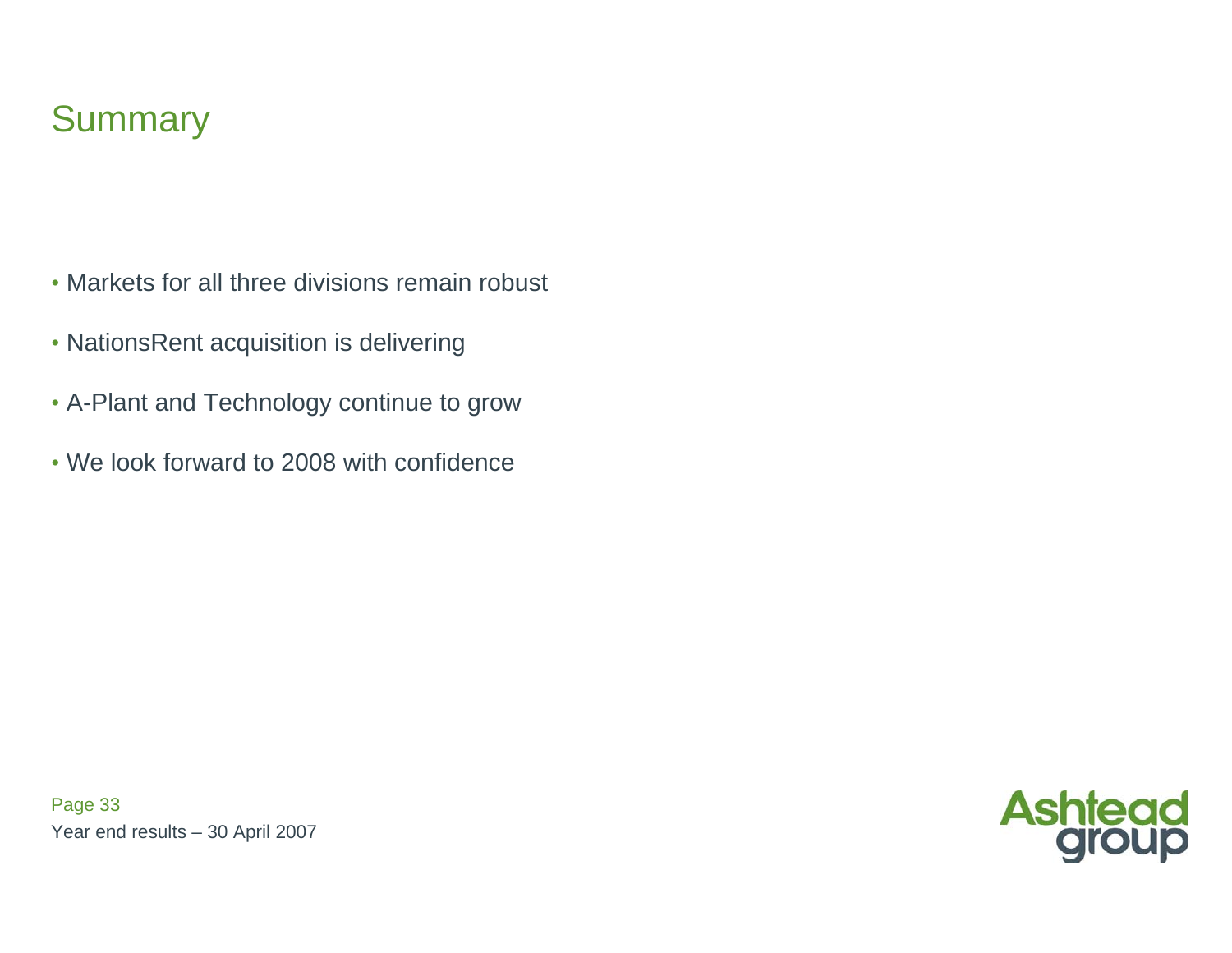### Appendices

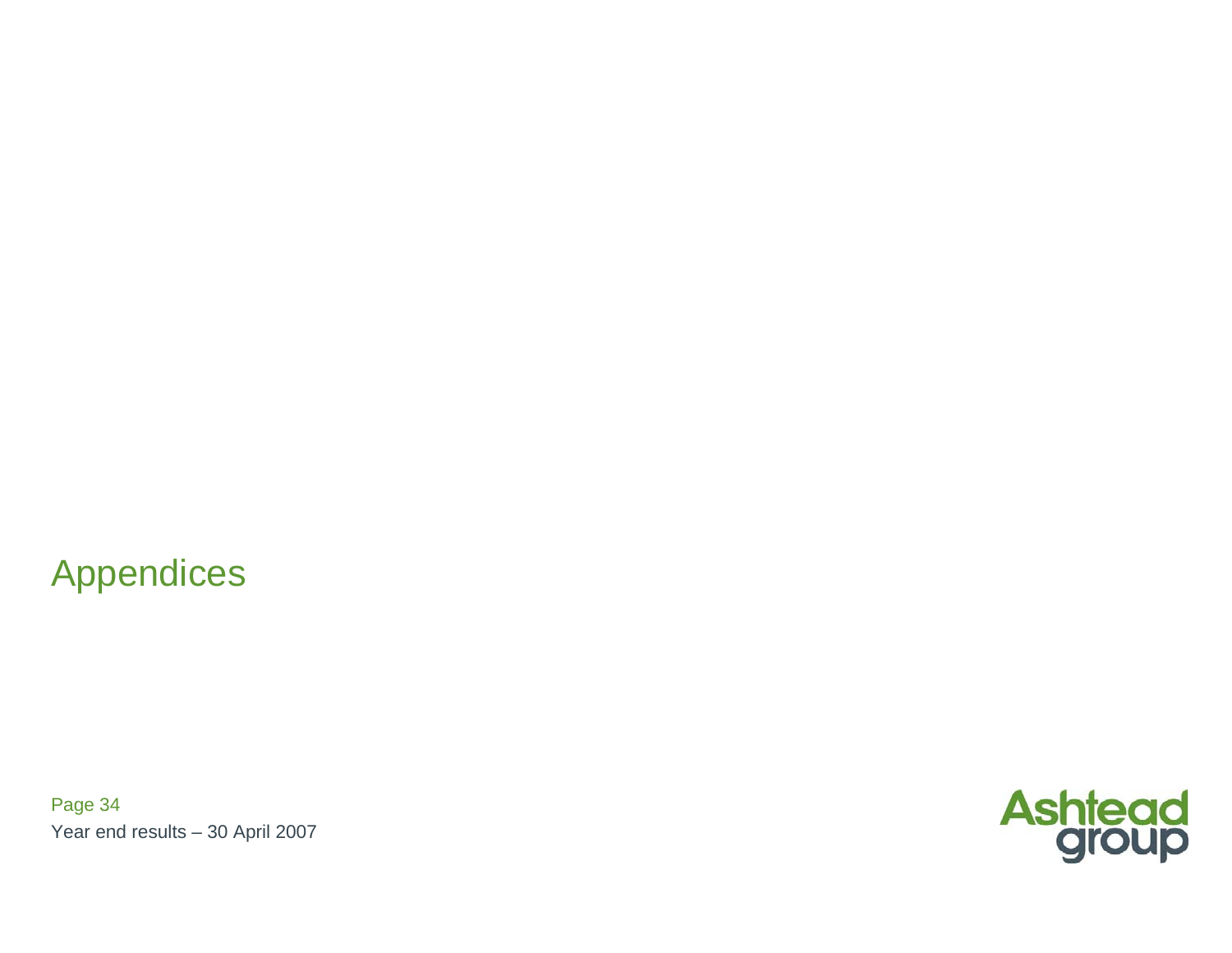# Divisional performance – year to 30 April 2007

|                                                                                                                                                | <b>EBITDA</b><br>Revenue        |                                 |                                          |                                         |                                        | Underlying<br>profit                                     |                                        |                                       |                                                          |
|------------------------------------------------------------------------------------------------------------------------------------------------|---------------------------------|---------------------------------|------------------------------------------|-----------------------------------------|----------------------------------------|----------------------------------------------------------|----------------------------------------|---------------------------------------|----------------------------------------------------------|
|                                                                                                                                                | 2007                            | 2006                            | Growth*                                  | 2007                                    | 2006                                   | Growth*                                                  | 2007                                   | 2006                                  | Growth*                                                  |
| Sunbelt in \$m                                                                                                                                 | 1,307.9                         | 818.7                           | +59.8%                                   | 475.0                                   | 307.9                                  | $+54.3%$                                                 | 253.1                                  | 175.5                                 | $+44.2%$                                                 |
| Sunbelt in £m<br>A-Plant<br><b>Ashtead Technology</b><br>Group central costs                                                                   | 684.6<br>189.9<br>21.6<br>896.1 | 461.2<br>160.7<br>16.1<br>638.0 | +59.8%<br>$+18.2%$<br>+38.9%<br>$+48.2%$ | 248.6<br>58.9<br>11.0<br>(8.2)<br>310.3 | 173.4<br>48.9<br>8.0<br>(5.6)<br>224.7 | $+54.3%$<br>$+20.3%$<br>$+42.9%$<br>$+46.5%$<br>$+46.2%$ | 132.5<br>20.1<br>6.2<br>(8.3)<br>150.5 | 98.9<br>13.9<br>4.0<br>(5.7)<br>111.1 | $+44.2%$<br>$+44.7%$<br>$+57.3%$<br>$+45.3%$<br>$+44.7%$ |
| Net financing costs<br>Profit before tax, exceptionals and amortisation<br>Exceptional items and amortisation<br>(Loss)/profit before taxation |                                 |                                 |                                          |                                         |                                        |                                                          | (69.1)<br>81.4<br>(117.9)<br>(36.5)    | (43.6)<br>67.5<br>14.2<br>81.7        | $+28.9%$                                                 |

\*At con stant rates of exchan g e

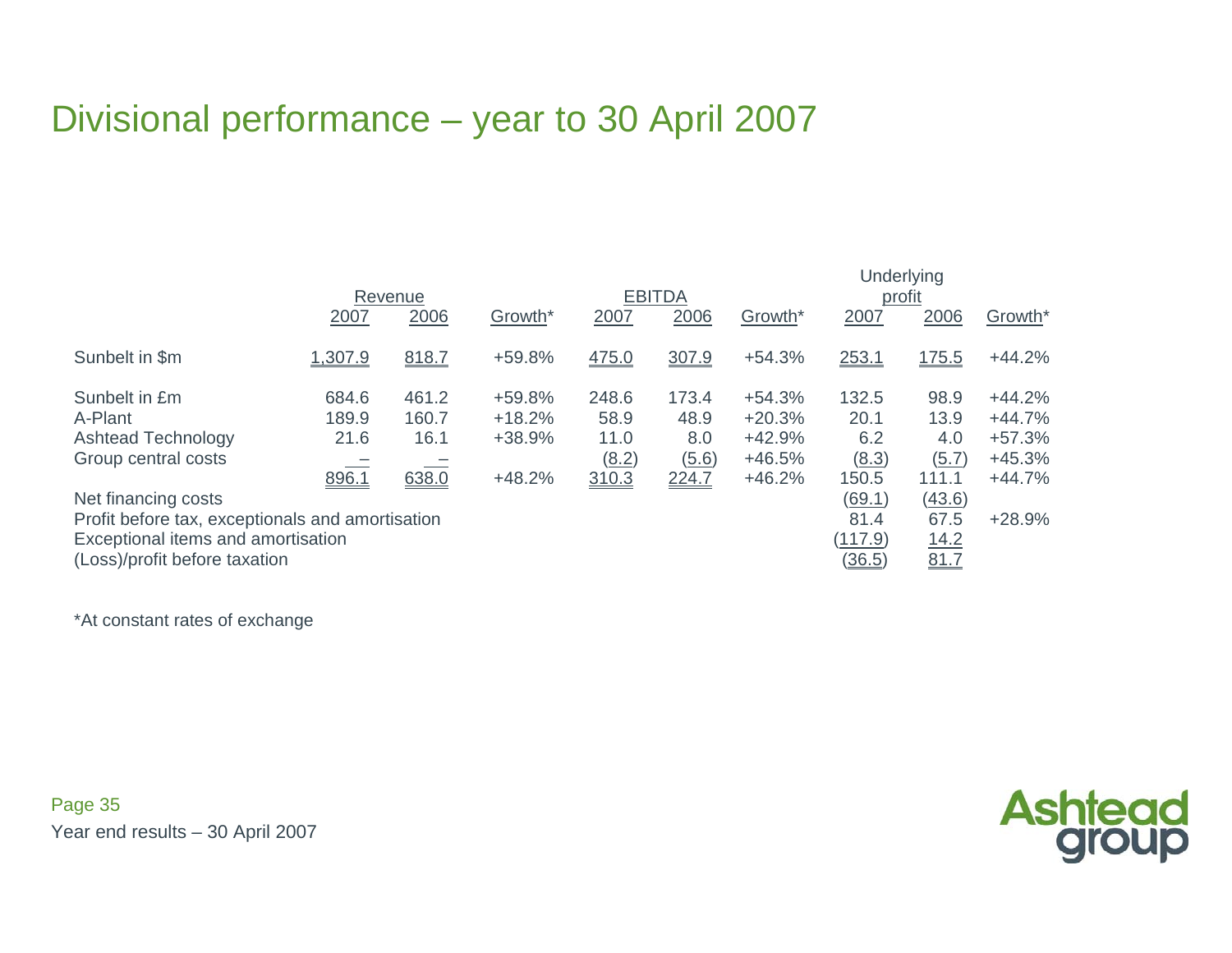# Divisional performance – fourth quarter

|                                                  |       |              |          |       | Underlying    |          |        |             |          |  |
|--------------------------------------------------|-------|--------------|----------|-------|---------------|----------|--------|-------------|----------|--|
|                                                  |       | Revenue      |          |       | <b>EBITDA</b> |          |        | profit      |          |  |
|                                                  | 2007  | 2006         | Growth*  | 2007  | 2006          | Growth*  | 2007   | 2006        | Growth*  |  |
| Sunbelt in \$m                                   | 349.4 | 202.7        | $+72.4%$ | 122.8 | 72.4          | $+69.7%$ | 59.8   | 37.7        | +58.6%   |  |
| Sunbelt in £m                                    | 178.3 | 115.6        | $+72.4%$ | 62.6  | 41.3          | $+69.7%$ | 30.4   | 21.6        | +58.6%   |  |
| A-Plant                                          | 50.2  | 41.8         | $+20.2%$ | 15.7  | 12.0          | $+29.2%$ | 5.9    | 4.3         | $+40.4%$ |  |
| <b>Ashtead Technology</b>                        | 5.3   | 4.3          | $+29.5%$ | 3.0   | 2.3           | $+40.2%$ | 1.8    | 1.1         | $+58.4%$ |  |
| Group central costs                              |       |              |          | (2.4) | (1.2)         | +88.5%   | (2.4)  | (1.3)       | $+85.1%$ |  |
|                                                  | 233.8 | <u>161.7</u> | +56.6%   | 78.9  | 54.4          | $+58.1%$ | 35.7   | 25.7        | $+53.8%$ |  |
| Net financing costs                              |       |              |          |       |               |          | (20.0) | (11.2)      |          |  |
| Profit before tax, exceptionals and amortisation |       |              |          |       |               |          | 15.7   | 14.5        | $+20.9%$ |  |
| Exceptional items and amortisation               |       |              |          |       |               |          | (23.7) | (0.4)       |          |  |
| (Loss)/profit before taxation                    |       |              |          |       |               |          | (8.0)  | <u>14.1</u> |          |  |

\*At co n stant rates of e xcha nge

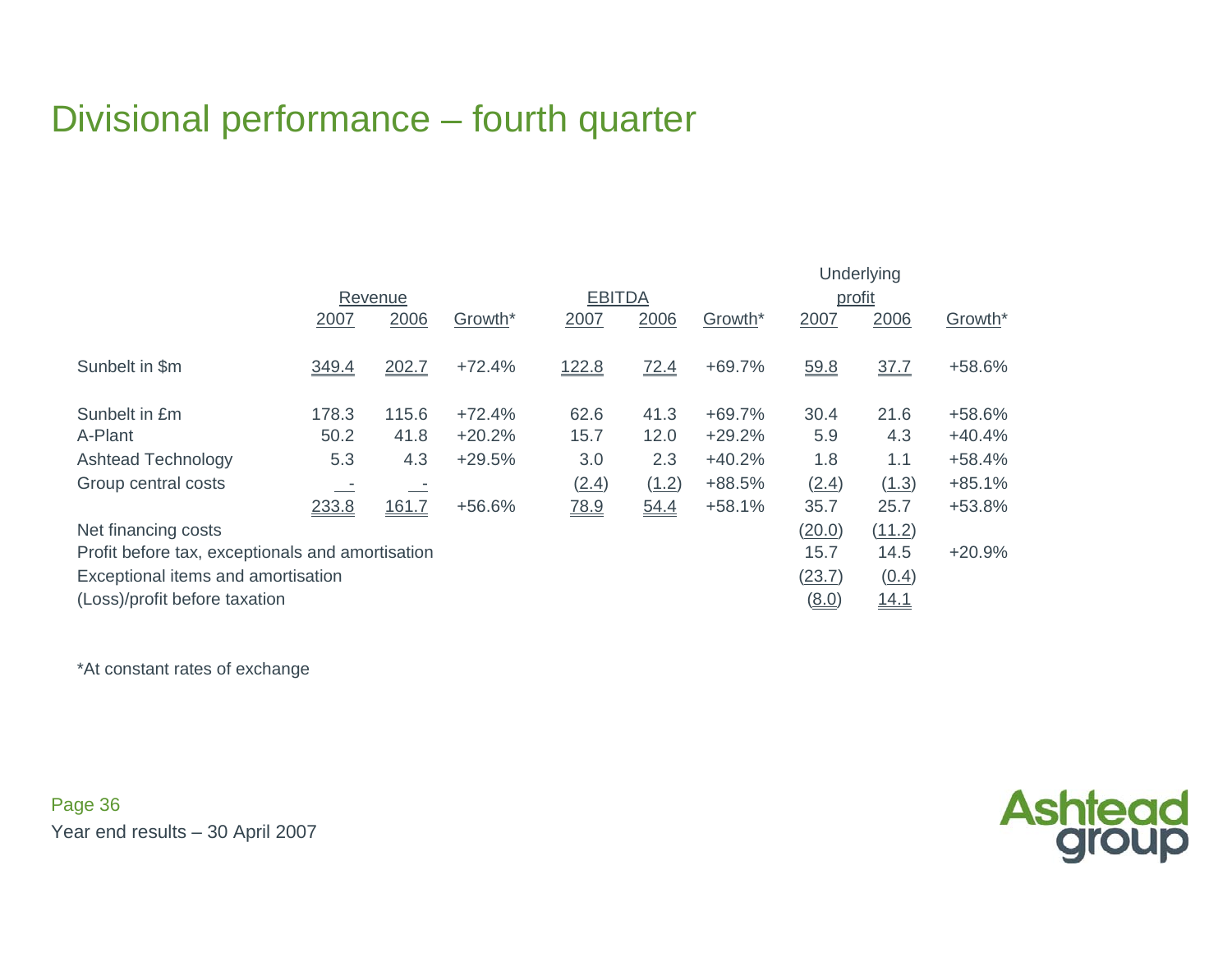# Sunbelt & NationsRent – Proforma combined performance

|                                  | 2005/6 |       |                |       | 2006/7    |                |       |                |               |                         |
|----------------------------------|--------|-------|----------------|-------|-----------|----------------|-------|----------------|---------------|-------------------------|
|                                  | Q1     | Q2    | Q <sub>3</sub> | Q4    | <b>FY</b> | Q <sub>1</sub> | Q2    | Q <sub>3</sub> | Q4            | <b>FY</b>               |
|                                  | \$m    | \$m\$ | \$m            | \$m   | \$m\$     | $\mathsf{\$m}$ | \$m\$ | \$m\$          | $\mathsf{Sm}$ | \$m\$                   |
| Revenue                          |        |       |                |       |           |                |       |                |               |                         |
| Sunbelt (as previously reported) | 186.8  | 220.0 | 209.2          | 202.7 | 818.7     | 234.0          | 363.0 | 361.5          | 349.4         | 1,307.9                 |
| <b>NationsRent</b>               | 150.6  | 166.2 | 144.5          | 144.5 | 605.8     | 171.3          | 59.4  | 0.0            | 0.0           | 230.7                   |
| Pro-forma combined               | 337.4  | 386.2 | 353.7          | 347.2 | 1,424.5   | 405.3          | 422.4 | 361.5          | 349.4         | 1,538.6                 |
| Growth                           |        |       |                |       |           | 20.1%          | 9.4%  | 2.2%           | 0.6%          | 8.0%                    |
| Operating profit                 |        |       |                |       |           |                |       |                |               |                         |
| Sunbelt (as previously reported) | 38.4   | 57.6  | 41.8           | 37.7  | 175.5     | 57.1           | 78.1  | 58.1           | 59.8          | 253.1                   |
| <b>NationsRent</b>               | 11.4   | 14.8  | (7.3)          | (4.0) | 14.9      | 10.7           | 8.5   | 0.0            | 0.0           | 19.2                    |
| Pro-forma combined               | 49.8   | 72.4  | 34.5           | 33.7  | 190.4     | 67.8           | 86.6  | 58.1           | 59.8          | 272.3                   |
| Growth                           |        |       |                |       |           | 36.1%          | 19.7% | 68.5%          | 77.5%         | $\frac{43.1\%}{43.1\%}$ |
| Operating margins                | 14.8%  | 18.7% | 9.8%           | 9.7%  | 13.4%     | 16.7%          | 20.5% | 16.1%          | 17.1%         | 17.7%                   |